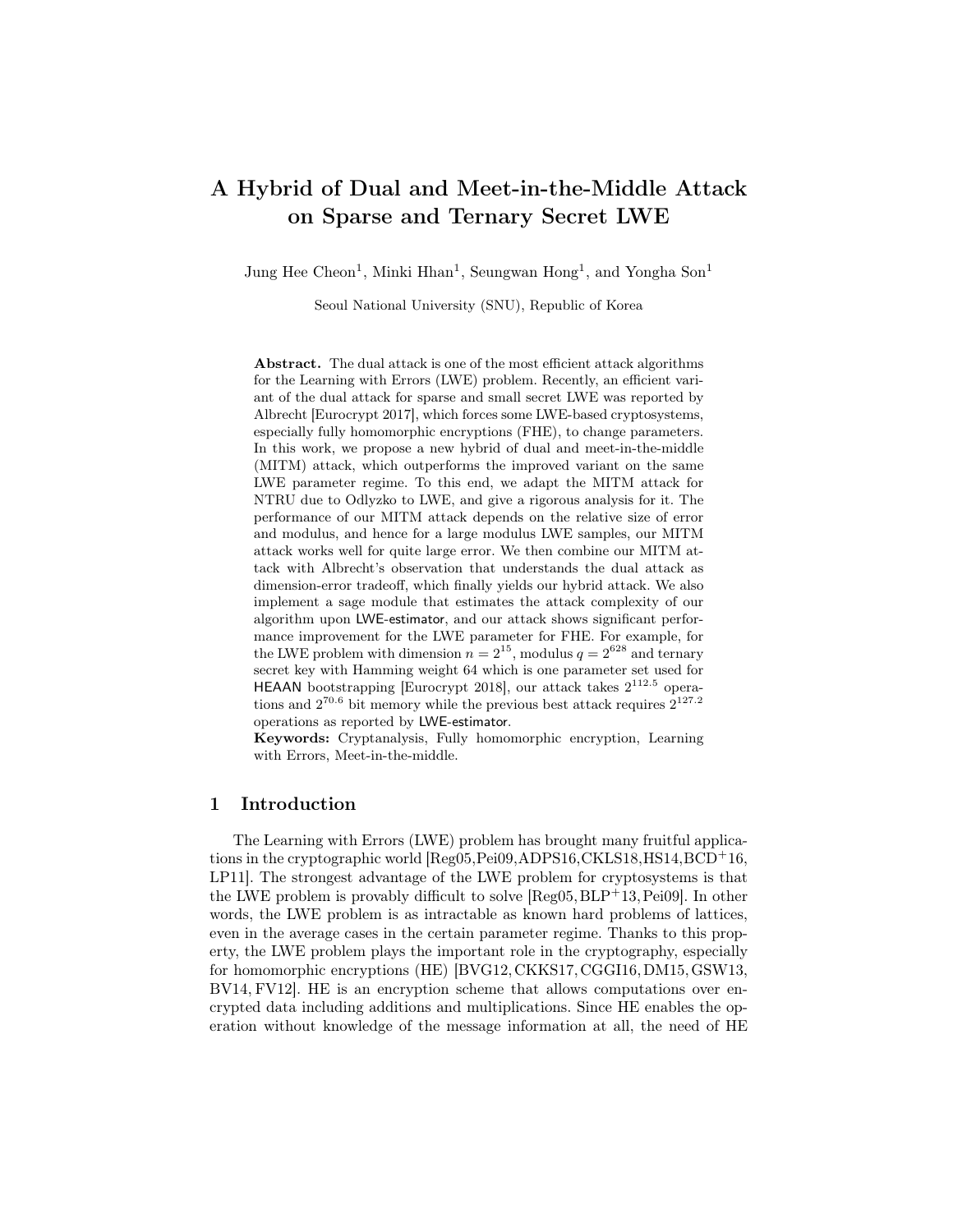has been boosted with the necessity of entrusting industrial object, such as outsourced computation and privacy-preserving neural networks, without disclosing personal data.

In accordance with this growing attention on HE, some practical variants of LWE problem has been studied to boost the efficiency of HE. First, since the norm of secret vector deeply affects the performance of HE, most of the HE implementations including HElib, SEAL and HEAAN use the  $ternary<sup>1</sup>$  secret vectors [HS13, LP16, Kim18]. However, those variants of LWE using such small secret vectors currently lie outside of the currently known provable secure parameter regime. That is, the security guarantee for HE implementations is somewhat weaker than the original LWE problem. Moreover, to support infinite numbers of operations, in other words, to have *fully* homomorphic encryptions, one needs to perform a technique named bootstrapping. Since the performance of bootstrapping depends on the Hamming weight of secret vector, aforementioned HE implementations further uses  $sparse<sup>2</sup>$  ternary secret vectors in practice [HS15, CH18, CHK<sup>+</sup>18].

In this situation, Albrecht [Alb17] recently pointed out that the security of LWE with (sparse) ternary secret key is far weaker than previous thoughts by suggesting a new variant of the *dual attack*, which is one of primary solving algorithms for LWE. This attack is covered by a program that gives the estimated bit-security level of queried LWE parameters called LWE-estimator [APS15], and indeed shows the best performance for LWE parameters used for HE; large modulus and the sparse ternary secret vector.

### 1.1 The Dual Attack

Informally, LWE asks one to determine, given a matrix  $A \in \mathbb{Z}_q^{m \times n}$  chosen uniformly at random and a vector  $\mathbf{b} \in \mathbb{Z}_q^n$ , whether **b** is also chosen uniformly at random or of the form  $\mathbf{b} = A\mathbf{s} + \mathbf{e}$  for some vector  $\mathbf{s}$  and small error vector e. The *dual attack* strategy finds a short vector  $v$  that is orthogonal to matrix A. Then, by computing  $\langle v, b \rangle$ , one can guess whether  $(A, b)$  is an LWE sample; if  $\mathbf{b} = A\mathbf{s} + \mathbf{e}$ , one has  $\langle \mathbf{v}, \mathbf{b} \rangle = \langle \mathbf{v}, \mathbf{e} \rangle \mod q$ , which would be still small if v is sufficiently short.

If the secret vector  $s$  is sparse, then the columns of  $A$  that correspond to the zero components of s have no influence on  $\mathbf{b} = A\mathbf{s} + \mathbf{e}$ . Now one can apply the dual attack by choosing some random portion of columns of A, and this strategy also works if all the other columns correspond to zero component part of s. This strategy naturally drops the attack success probability by the guessing success probability, but since the dimension is reduced, it takes shorter time for finding a short vector, which enables one to choose the optimal point where the total attack complexity is minimized.

Albrecht [Alb17] further observed here, although some columns are wrongly guessed, one can compensate it by a brute-force method: Let  $A'$  be the matrix

<sup>&</sup>lt;sup>1</sup> all entries are in  $\{-1,0,1\}$ 

<sup>&</sup>lt;sup>2</sup> the Hamming weight is small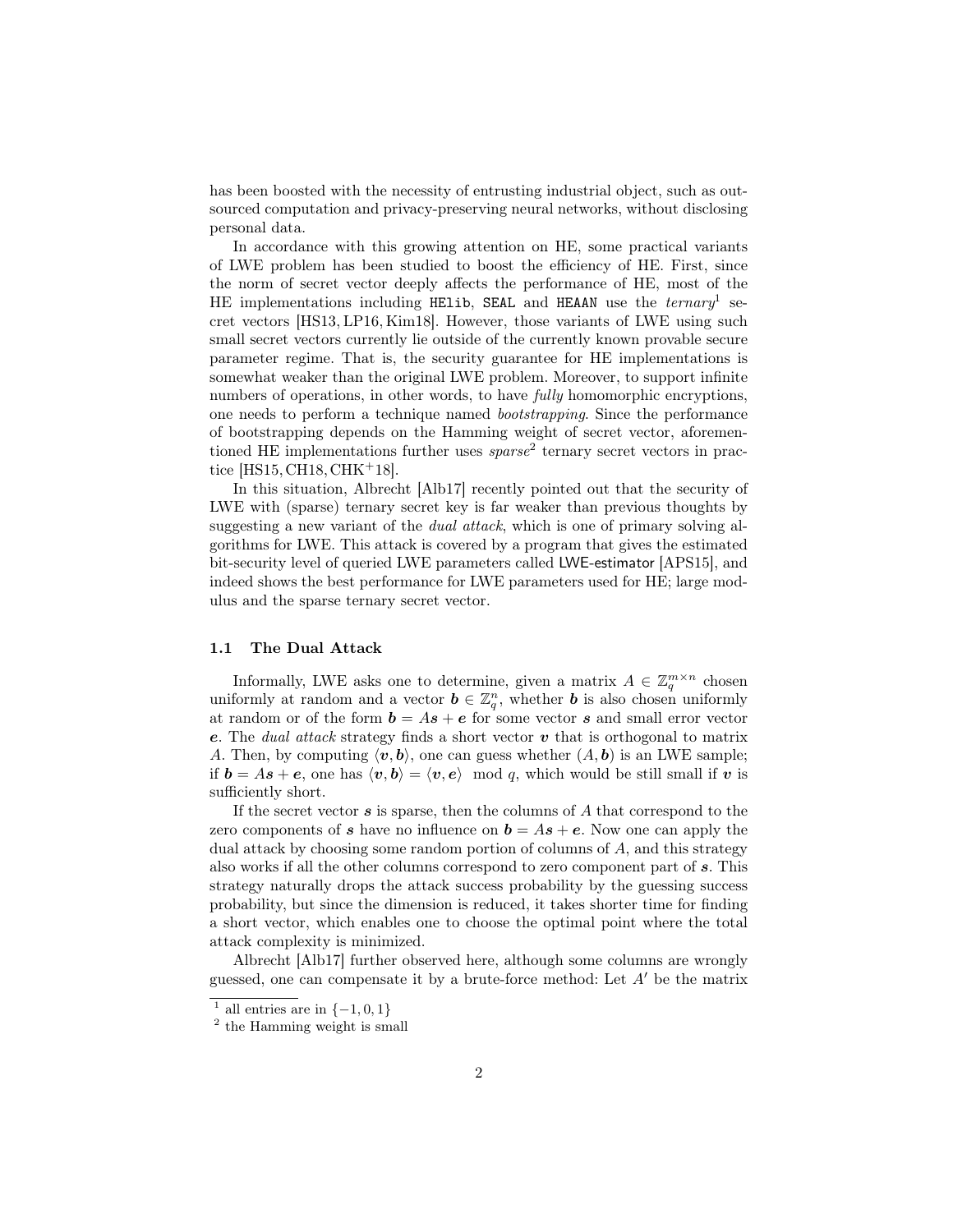consisting of the ignored columns of  $A$  in the above strategy and  $s'$  be the part of secret key corresponding to  $A'$ . Then, one has

$$
\langle \boldsymbol{v}, \boldsymbol{b}\rangle = \boldsymbol{v} A' \boldsymbol{s}' + \langle \boldsymbol{v}, \boldsymbol{e}\rangle \mod q,
$$

which can be understood as a new LWE sample  $(\boldsymbol{v} A', \boldsymbol{v} A' \boldsymbol{s}' + \boldsymbol{e}')$  with  $\boldsymbol{e}' = \langle \boldsymbol{v}, \boldsymbol{e} \rangle$ . In this regard, the dual attack strategy can be considered as a dimension error trade-off. Now, by exhaustively searching possible  $s'$  to some extent, one can succeed to have  $\langle v, e \rangle$  even if some guess are incorrect, which increases the attack success probability with proper amount of exhaustive search.

#### 1.2 Our Contributions

In this paper, upon the current dual attack framework, we apply MITM attacks for LWE instead of exhaustive search. For that, we first observe that Odlyzko's MITM attack on NTRU [HGHSW03] can be easily adapted to the literature of LWE, and we give an explicit algorithm and rigorous analysis for it. The cost of this attack is proportional to the square root of the number of candidate secret vector, while it is less sensitive to the absolute size of error when the ratio of error and modulus is sufficiently small. Thus, this MITM attack is highly appropriate for the trade-offed LWE sample for the large modulus case and from this observation,

From this observation, we propose a new hybrid attack of the dual attack and MITM attack. Our hybrid attack shows significant performance improvement on the sparse ternary secret LWE problems, which are used in two homomorphic encryptions HElib [HS14] and HEAAN [CKKS17]<sup>3</sup>. We estimate our attack complexity for several parameters that are in the currently used parameter range for the HEs. This result shows that our attack can solve the sparse ternary secret LWE problems in more than 1000 times faster compared to the previous attacks on average.

### 1.3 Related Works and Discussions

Other Hybrid Attacks There is another *hybrid* of lattice reduction and MITM attack proposed by Howgrave-Graham [HG07], which attacked another primary lattice based problem named NTRU. After then, some series of works have adapted this hybrid attack into LWE problems [BGPW16, Wun16]. These hybrid approaches use lattice reduction to solve closest vector problem (CVP) with Babai's nearest plane algorithm [Bab86], and this is quite different from our usage of lattice reduction. Since these attacks apply MITM strategy on error vector (not secret vector), they only improve for extremely small and non-standard error distribution; such as binary or ternary error.

One may consider modifying the Howgrave-Graham's hybrid attack so that it can be applied for small secrets (not small error), and combining it with

<sup>&</sup>lt;sup>3</sup> SEAL also needs to use the sparse ternary key to support the bootstrapping. See [CH18].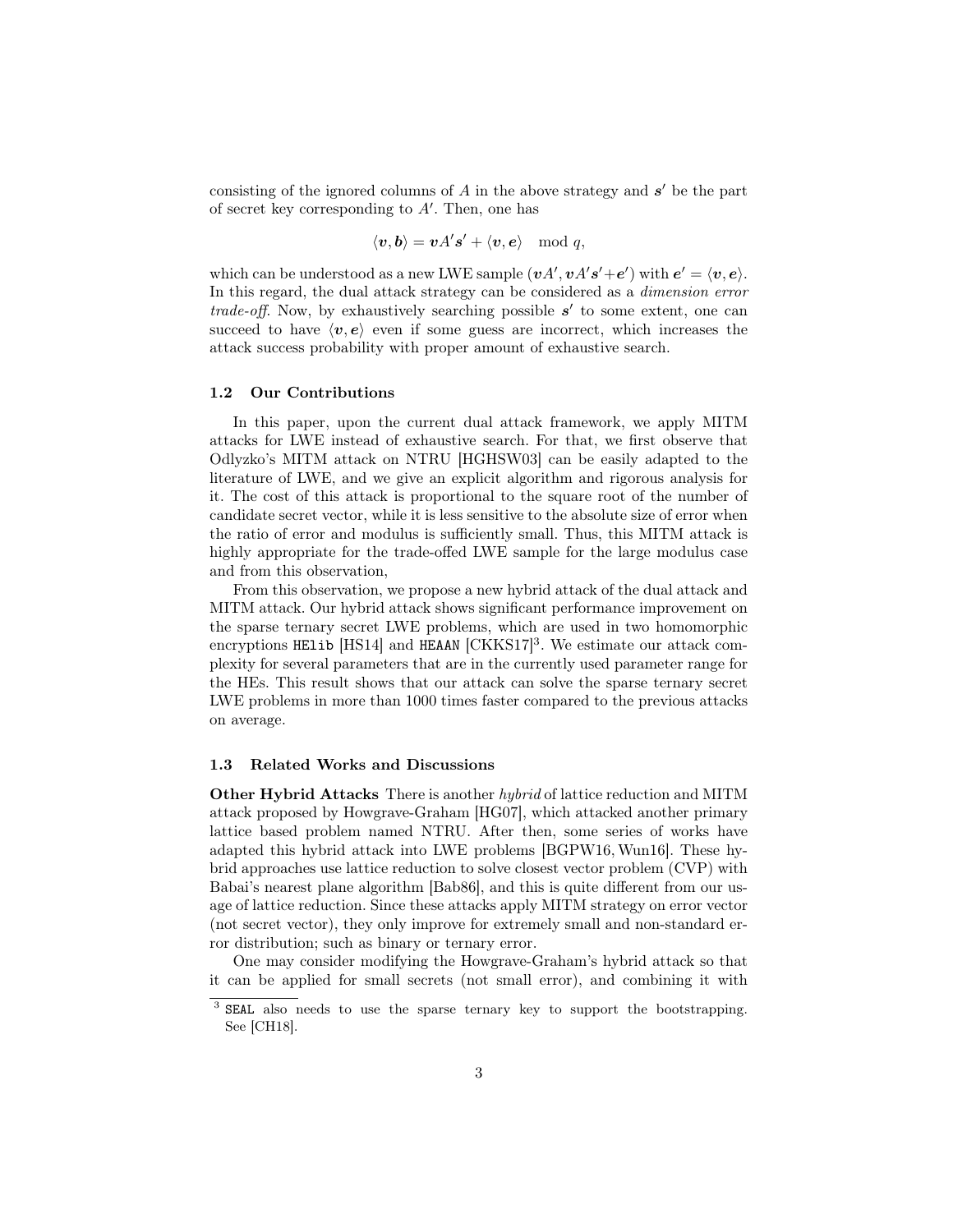the dimension error trade-off. However, since the success probability of Babai's nearest plane drops doubly exponentially along with dimension of LWE samples, it would be highly inefficient for our interest parameter regime that has quite large dimension (and modulus size). For this reason, we only adapt the original MITM approach of Odlyzko for the following step of dimension-error trade-off.

Impact on NIST standardizations Our attack has no improvement on small parameters used in the public key cryptosystem, especially on the recent postquantum cryptography; the dimension error trade-off phase may increase the error bound B so that  $B/q \ge 2^{-10}$ . In this case, the MITM takes too much time, which makes our hybrid attack only quite ineffective.

#### 1.4 Roadmap

In Section 2, we give some preliminaries of this paper and explain related works in detail. In Section 3, we review the details of the several variants of dual attack. In Section 4, we show LWE can be attacked in MITM approach, by giving an efficient method to perform noisy search. After then in Section 5, we see lattice reduction algorithms can be used to trade-off dimension and error of LWE, which leads to a new hybrid attack for LWE. In Section 6, we discuss some results and consequences of our attack.

## 2 Preliminaries

**Notations.** We write  $\mathbb{Z}_q$  by the set  $\mathbb{Z}/q\mathbb{Z}$  whose elements are represented in  $(-q/2, q/2] \cap \mathbb{Z}$ . Every vector will be denoted by small bold letters, and matrix will be denoted by capital letters. We denote the Euclidean norm of vectors by  $\Vert \cdot \Vert$ , and the maximum norm is distinguished by  $\Vert \cdot \Vert_{\infty}$ . For a set S, we denote the uniform distribution over S by  $\mathcal{U}(S)$ .

A 0-centered distribution D over Z is said to be  $(B, \varepsilon)$ -bounded if the probability  $Pr[|\mathcal{D}| \geq B]$  is less than  $\varepsilon$ . We denote a 0-centered discrete Gaussian distribution with width parameter  $s \in \mathbb{R}$  by  $\mathcal{D}_{\mathbb{Z},s}$ . The following lemma says, for any  $\boldsymbol{x} \in \mathbb{R}^n$ , the distribution  $\langle \boldsymbol{x}, \mathcal{D}_{\mathbb{Z}^n, s} \rangle$  is  $(C \cdot s \|\boldsymbol{x}\|, 2 \cdot \exp(-\pi \cdot C^2))$ -bounded.

**Lemma 2.1 (Lemma 2.4 of [Ban95])** For any real  $s > 0$  and  $C > 0$ , and any  $\boldsymbol{x} \in \mathbb{R}^n$ , we have

$$
\Pr[|\langle \boldsymbol{x}, \mathcal{D}_{\mathbb{Z}^n, s}\rangle| \ge C \cdot s \|\boldsymbol{x}\|] < 2 \cdot \exp(-\pi \cdot C^2).
$$

#### 2.1 The Learning With Errors Problem

Let  $n, q > 0$  be integers,  $s \in \mathbb{Z}_q^n$  and  $\chi$  be an error distribution over  $\mathbb{Z}$ . We define a distribution  $\mathcal{A}_{n,q,\chi,s}^{LWE}$  over  $\mathbb{Z}_q^{n+1}$  obtained by sampling  $\boldsymbol{a} \leftarrow \mathcal{U}(\mathbb{Z}_q^n)$  and  $e \leftarrow \chi$ , and then computing

$$
(\boldsymbol{a},b)=(\boldsymbol{a},\langle \boldsymbol{a},\boldsymbol{s}\rangle +e)\in\mathbb{Z}_q^{n+1}.
$$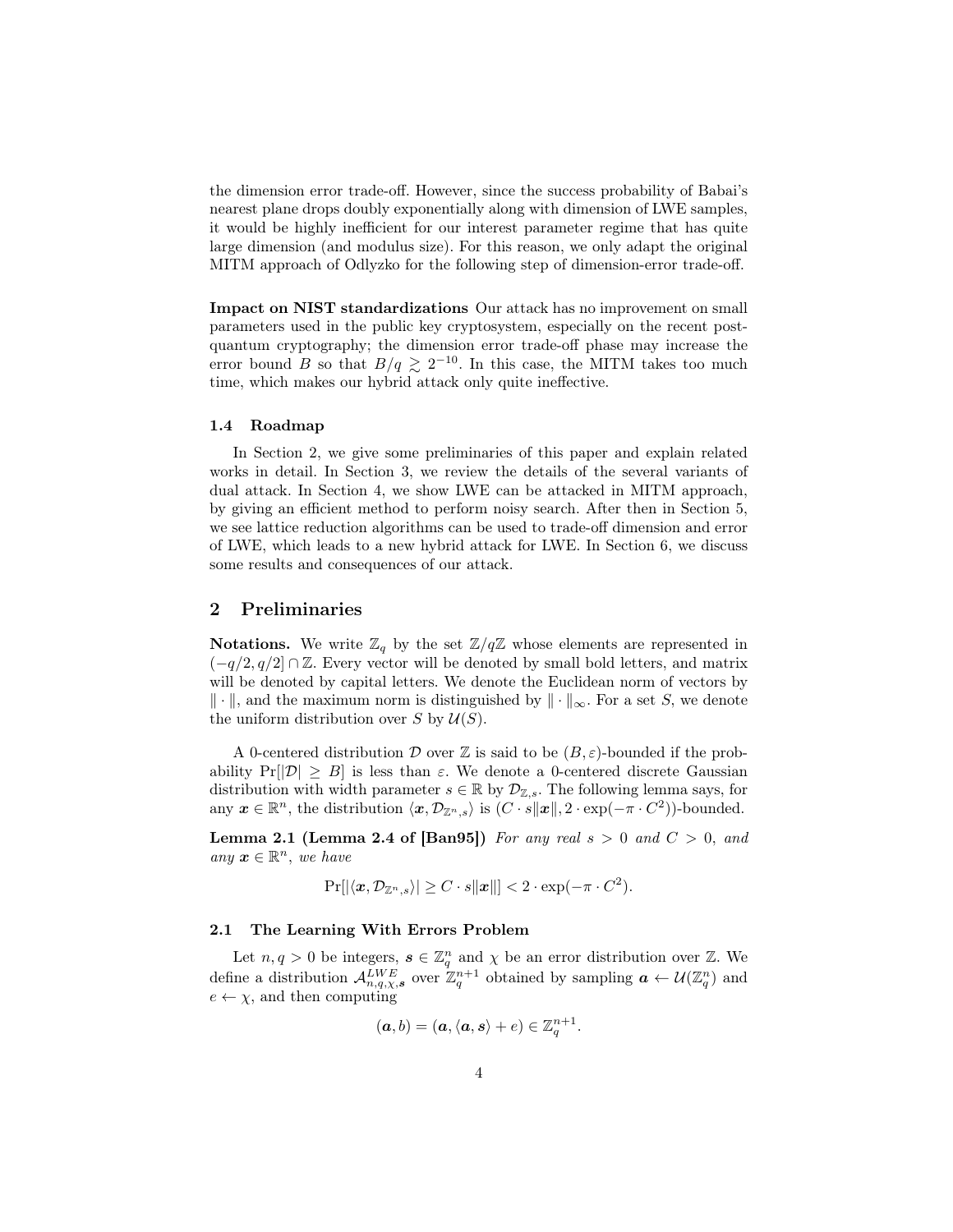Given many samples  $(a_i, b_i)$  from  $\mathcal{A}_{n,q,\chi,s}^{LWE}$ , we can represent it by a matrix  $(A, b)$ whose each row corresponds to one sample, and denoted it by LWE samples. Also we define  $\mathcal{A}_{n,q,\alpha,s}^{LWE}$  as the distribution  $\mathcal{A}_{n,q,\chi,s}^{LWE}$  where  $\chi$  is a Gaussian distribution  $\mathcal{D}_{\mathbb{Z},\alpha q}$  for  $\alpha > 0$ .

Definition 1 (Learning with Errors). Let S be a distribution over  $\mathbb{Z}_q^n$ .

- LWE<sub>n,q, $\chi(S)$ (or LWE<sub>n,q, $\alpha(S)$ ) is a problem that asks to find the secret key s,</sub></sub> given LWE samples from  $\mathcal{A}_{n,q,\chi,s}^{LWE}$  (or  $\mathcal{A}_{n,q,\alpha,s}^{LWE}$ ) for a fixed  $s \leftarrow S$ .
- DLWE<sub>n,q, $\chi(S)$ (or DLWE<sub>n,q, $\alpha(S)$ ) is a problem that asks to determine that,</sub></sub> given arbitrarily many samples  $(a_i, b_i) \in \mathbb{Z}_q^{n+1}$ , they are LWE samples from  $\mathcal{A}_{n,q,\chi,s}^{LWE}(or \mathcal{A}_{n,q,\alpha,s}^{LWE})$  for a fixed  $s \leftarrow S$  or uniform random samples from  $\mathcal{U}(\mathbb{Z}_q^{n+1})$ .

Note that there is a decision-to-search reduction of LWE problem [Reg05].

Special Distributions for Secret Vectors. Several LWE-based cryptosystems takes the secret distribution S by small portion of  $\mathbb{Z}_q^n$  to enhance efficiency. In particular, we will focus on the case where  $\mathcal S$  is the set of sparse (signed) binary vectors. For the sake of simplicity, we denote

$$
\mathcal{B}_{n,h} = \{ s \in \{\pm 1, 0\}^n : \mathsf{HW}(s) = h \}, \n\mathcal{B}_{n,\leq h} = \{ s \in \{\pm 1, 0\}^n : \mathsf{HW}(s) \leq h \}.
$$

### 2.2 Lattice Reduction and BKZ Algorithm

Let  $\Lambda$  be an m-dimensional lattice. Lattice reduction algorithm is an algorithm to find short basis of  $\Lambda$  using a given basis  $B$  of  $\Lambda$ . We say that a lattice reduction algorithm with root-Hermite factor  $\delta_0$  returns a short basis whose first vector  $b_1$  has size  $\leq \delta_0^m \cdot \det \Lambda^{1/m}$ . The BKZ algorithm [CN11] is a commonly used lattice reduction. We assume the followings for BKZ algorithm for this paper.

- BKZ with blocksize β yields root-Hermite factor  $\delta_0 \approx \left(\frac{\beta}{2\pi e} (\pi \beta)^{\frac{1}{\beta}}\right)^{\frac{1}{2(\beta-1)}}$ [Che13].
- One SVP oracle call on  $\beta$ -dimensional lattice costs  $t_{\beta} = 2^{0.292\beta + 16.4}$ , by a sieving method in [BDGL16].
- BKZ with blocksize  $\beta$  costs  $cn \cdot t_\beta$  clock cycles for dimension n lattice, and we put  $c = 16$  according to [Alb17].

We remark that the complexity estimations of our attack and other attacks largely depend on the lattice reduction cost model. In this regard, although we assume a cost model as above, our attack would be described independently from the lattice reduction cost model and then one can estimate our attack cost with their favorite cost model.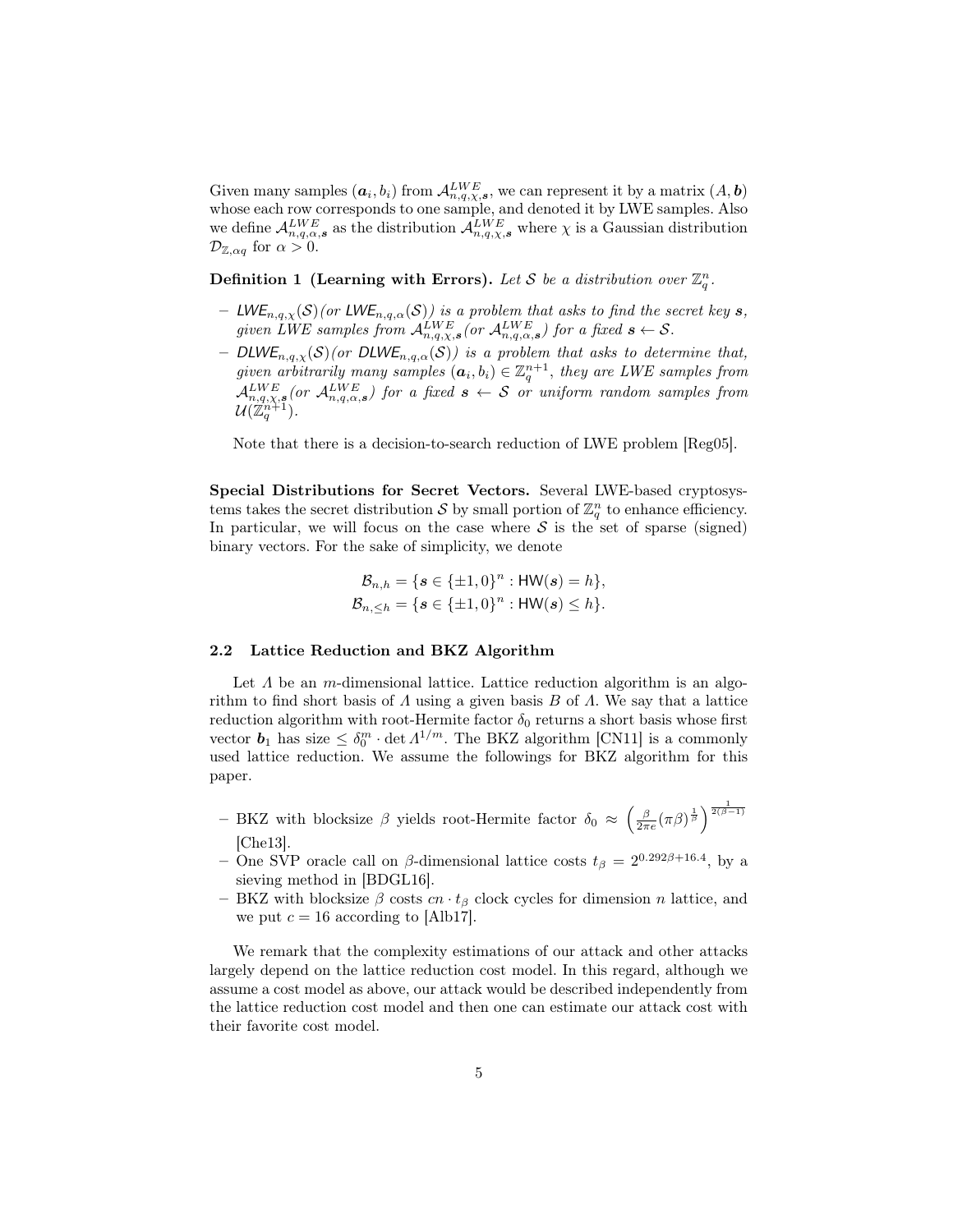### 3 Albrecht's Improved Dual Attack

In this section, we give a detailed descrption of the dual attack and its recent variant suggested by Albrecht [Alb17], which is known as the best attack on the underlying LWE problems of fully homomorphic encryptions.

#### 3.1 Simple Dual Lattice Attack

The dual lattice attack is an algorithm to solve  $\text{DLWE}_{n,q,\alpha}(\mathcal{S})$ . The main idea of the dual attack is to exploit a short vector in the following orthogonal lattice

$$
\Lambda_q^{\perp}(A) = \{ \boldsymbol{v} \in \mathbb{Z}^n : \boldsymbol{v}^t A \equiv_q \boldsymbol{0} \}.
$$

More precisely, for a short vector  $y$  in  $\Lambda_q^{\perp}$  and an LWE sample  $(A, b)$ , one has

$$
\langle \boldsymbol{y}, \boldsymbol{b}\rangle = \langle \boldsymbol{y}, A\boldsymbol{s} + \boldsymbol{e}\rangle = \langle \boldsymbol{y}, A\boldsymbol{s}\rangle + \langle \boldsymbol{y}, \boldsymbol{e}\rangle \equiv_q \langle \boldsymbol{y}, \boldsymbol{e}\rangle
$$

and this yields  $[\langle y, b \rangle]_q = \langle y, e \rangle$ , which is significantly shorter than q. On the other hand, if the given sample  $(A, b)$  is uniform random then  $[\langle y, b \rangle]_q$  is a random value which is not small compared to the previous case. By applying this procedure for different  $y$ 's, we obtain the distinguishing algorithm with overwhelming success probability. Thus we can solve the DLWE problem using the smallness of this inner product.

For the LWE cases with small secrets, a natural improvement of dual attack can be obtained by considering the scaled or normal form of dual lattice. More precisely, the scaled normal dual lattice is defined by

$$
\Lambda_{q,c}(A) = \{(\boldsymbol{v}_1, \boldsymbol{v}_2) \in \mathbb{Z}^m \times (\frac{1}{c}\mathbb{Z})^n : \boldsymbol{v}_1^t A \equiv_q c \cdot \boldsymbol{v}_2\}.
$$

As in the dual attack, we find a short vector  $(\mathbf{y}_1, \mathbf{y}_2) \in A_{q,c}(A)$  and then compute the inner product as follows

$$
\langle \boldsymbol{y}_1, \boldsymbol{b} \rangle = \langle \boldsymbol{y}_1, A\boldsymbol{s}\rangle + \langle \boldsymbol{y}_1, \boldsymbol{e} \rangle \equiv_q c \cdot \langle \boldsymbol{y}_2, \boldsymbol{s}\rangle + \langle \boldsymbol{y}_1, \boldsymbol{e}\rangle
$$

for the LWE sample  $(A, b = As + e)$  that allows us to solve the DLWE problem.

Choice of c. We take the constant c to satisfy  $|c \cdot \langle y_2, s \rangle| \approx E[|\langle y_1, e \rangle|],$ in order that each summand equally contributes to error  $e$ . First we estimate  $\mathbb{E}[|\langle \boldsymbol{y}_1, \boldsymbol{e}\rangle|] \approx \frac{\alpha q}{\sqrt{2\pi}} \cdot \|\boldsymbol{y}_1\|$ , and then c would be taken to satisfy

$$
c \approx \frac{\alpha q}{\sqrt{2\pi}} \cdot \frac{\|\boldsymbol{y}_1\|}{|\langle \boldsymbol{y}_2, \boldsymbol{s} \rangle|}.
$$

Although we assume that y is short, Since the exact size of  $y_1$  and  $\langle y_2, s \rangle$  are not sure, we heuristically assume that  $\|\boldsymbol{y}_1\| \approx \sqrt{\frac{m}{m+n}} \|\boldsymbol{y}\|$  and  $|\langle \boldsymbol{y}_2, \boldsymbol{s} \rangle| \approx \sqrt{\frac{h}{m+n}} \|\boldsymbol{y}\|.$ 

Assumption 1 Let  $y \in L_c(A)$  be a short vector obtained from lattice reduction. Then each entry of **y** has similar size  $\|\mathbf{y}\|/\sqrt{m+n}$ .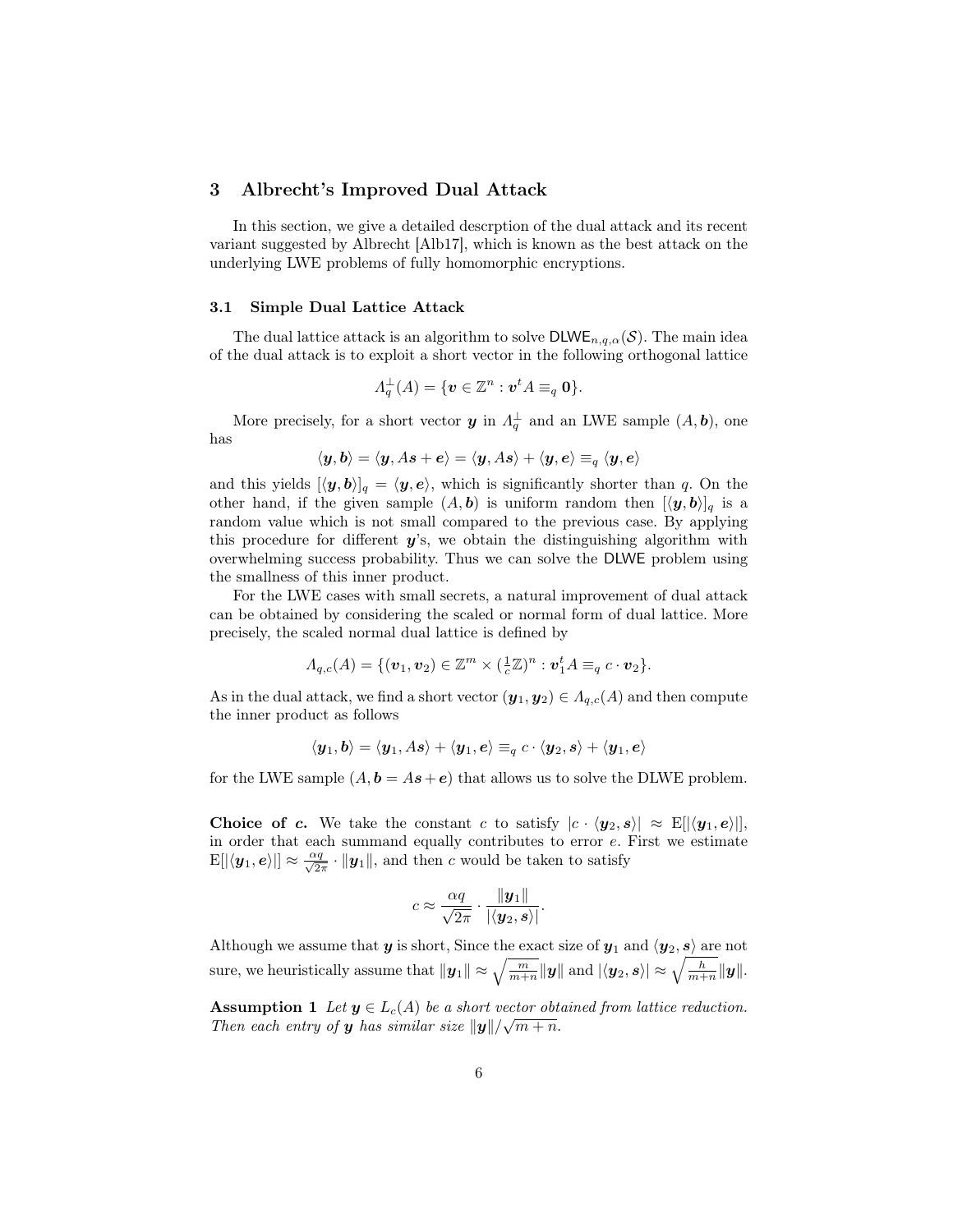#### 3.2 Improved Dual Attack

Now we review the improvement on the dual attack on the sparse secret LWE problem [Alb17]. Most of the techniques described in this section are applicable to our hybrid attack. Hereafter we assume that the secret key s is in  $\mathcal{B}_{n,h}$  for some  $h \ll n$ .

Assumption on s. To exploit the sparsity of secret key, Albrecht suggests to solve the LWE problem by dual lattice attack with the assumption that some coordinates of secret key are zero. More precisely, parse the matrix A into  $A_1||A_2$ for two matrix  $A_1 \in \mathbb{Z}_q^{m \times (n-k)}$  and  $A_2 \in \mathbb{Z}_q^{m \times k}$ . If the part of secret key that corresponds to  $A_2$  is the zero vector, Then it holds that  $\mathbf{b} = A\mathbf{s} + \mathbf{e} = A_1\mathbf{s}_1 + \mathbf{e}$ , for the parsed secret key  $s = (s_1||s_2) \in \mathbb{Z}_q^{n-k} \times \mathbb{Z}_q^k$  such that  $s_2 = 0$ . Thus the dual attack on  $A_1$  using  $(\mathbf{y}_1, \mathbf{y}_2) \in A_{q,c}(A_1)$  proceeds

$$
\langle \boldsymbol{y}_1, \boldsymbol{b} \rangle = \langle \boldsymbol{y}_1, A_1\boldsymbol{s}_1 + \boldsymbol{e} \rangle \\ = \langle \boldsymbol{y}_1, A_1\boldsymbol{s}_1 \rangle + \langle \boldsymbol{y}_1, \boldsymbol{e} \rangle \\ \equiv_q c \cdot \langle \boldsymbol{y}_2, \boldsymbol{s}_1 \rangle + \langle \boldsymbol{y}_1, \boldsymbol{e} \rangle.
$$

Since it is sufficient to run the lattice reduction algorithm in dimension  $n-k$ instead of  $n$ , this assumption yields the faster time to solve the DLWE problem. The drawback is the probability that the assumption holds; we minimize the product of the inverse of the probability and the time complexity to solve DLWE with this assumption by choosing appropriate  $k$ .

Relaxed Assumption. Albrecht introduces another method to relax the assumption. When  $s_2 \neq 0$ , the dual attack on  $A_1$  yields

$$
\langle \mathbf{y}_1, \mathbf{b} \rangle = \langle \mathbf{y}_1, A_1 \mathbf{s}_1 \rangle + \langle \mathbf{y}_1, A_2 \mathbf{s}_2 \rangle + \langle \mathbf{y}_1, \mathbf{e} \rangle
$$
  
=<sub>q</sub>  $\mathbf{y}_1^t A_2 \mathbf{s}_2 + c \cdot \mathbf{y}_2^t \mathbf{s}_1 + \mathbf{y}_1^t \mathbf{e}$ 

and  $c \cdot y_2^t s_1 + y_1^t e$  is relatively small when the sample is from LWE. We assume that the coordinates of  $s_2$  are all but up to  $h'$  zero, instead of zero vector. Then the attack is done by searching possible secret  $s_2 \in \mathcal{B}_{n, \leq h'}$  and check whether  $\langle y_1, b \rangle - y_1^t A_2 \cdot s_2'$  is far less than q or not. If there is such  $s_2'$  then we decide that the given sample is from LWE.

In this strategy, the probability that assumption holds is highly increased whereas the time complexity is not much increased; in practice the adversary choose  $h' \leq 10$  so that the dominated part is the lattice reduction algorithm. Thus this relaxation induces the smaller estimated security of LWE. We remark that this approach can be viewed as a tradeoff between dimension and error, as also noted by Albrecht.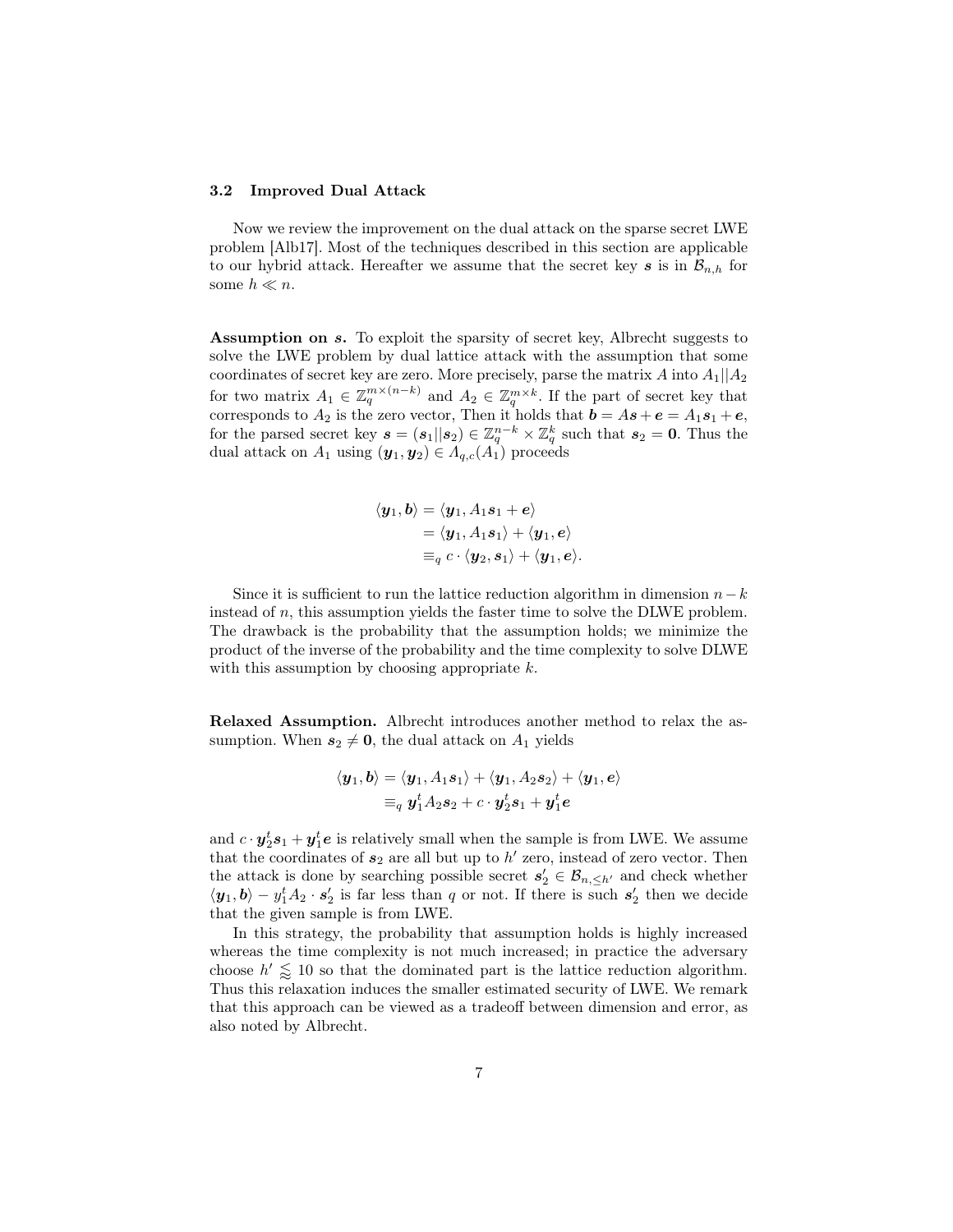Amortized Costs for Lattice Reductions. To verify the guessed  $s_2'$  is correct or not, we should obtain several short  $(\mathbf{y}_1, \mathbf{y}_2) \in A_{q,c}(A_1)$ . To obtain several short vectors of similar length in a given lattice  $\Lambda$ , the easiest way would be repeating a lattice reduction that yields root Hermite factor  $\delta_0$ , which gives vectors  $v_i$  of length less than  $\delta_0^m \cdot \det \Lambda^{1/m}$ .

Instead, Albrecht suggested a way that performs one expensive lattice reduction (e.g.  $BKZ_\beta$ ) on given basis to have a sufficiently short basis B, and apply cheap lattice reductions (e.g. LLL) repeatedly while re-randomizing the short basis  $B$  by multiplying some short and sparse unimodular matrix  $U$ . Using sufficiently short and sparse U, the short vectors  $v_i$  obtained by this cheap lattice reduction which is estimated by

$$
E(\|\boldsymbol{v}_i\|) = 2 \cdot \delta_0^m \cdot \det \Lambda^{1/m}.
$$

For more details we refer [Alb17, Section 3].

To obtain statistically independent  $(\mathbf{y}_1, \mathbf{y}_2) \in A_{q,c}(A_1)$ , we have to assume that we can obtain arbitrarily many samples of DLWE. On the other hand, in many actual uses of LWE problem, there are only bounded number of samples  $(A, b)$  are given; typically the number of samples would be  $m = O(n)$ . In this case we instead sample several short vectors  $y_i = (y_{i,1}||y_{i,2})$  in a fixed lattice  $A_{q,c}(A_1)$ . One can perform BKZ algorithm iteratively with re-randomizing basis, or can perform LLL algorithm iteratively according to the amortizing technique.

- Iterating BKZ: For a basis B of  $A_{q,c}(A_1)$ , iteratively perform BKZ on  $B \cdot U$ while randomly sample arbitrary unimodular U.
- Iterating LLL: Perform BKZ on  $B$  to have  $B_{B K Z}$ . Randomly sample a *small* and sparse unimodular U, and run LLL on  $B_{B K Z} \cdot U$  to have a short vector. Repeat this while changing unimodular U.

However, if we use the same lattice  $\Lambda_{q,c}(A_1)$ , new k-dimensional samples are not independent to each other anymore, since  $y_i$  comes from the same lattice  $\Lambda_{q,c}(A_1)$ . Thus we heuristically assume that, the short vectors  $y_i \in \Lambda_c(A_1)$  are independent to each other, that is, we still obtain  $LWE_{k,q,\chi}$  samples from  $y_i$ .

Assumption 2 Each iterative call of BKZ (or LLL) algorithm for randomized basis of  $A_{q,c}(A_1)$  gives an independent short vector  $y_i$ .

### 4 Meet-in-the-Middle Attack on LWE

In this section, we describe an attack algorithm to solve LWE by meet-inthe-middle strategy. Let  $(A, b) \in \mathbb{Z}_q^{m \times (n+1)}$  be DLWE<sub>n,q, $\alpha(\mathcal{B}_{n, \leq h})$  samples with</sub> secret vector s. For the MITM approach, it is natural to consider the noisy relation

$$
As_1\approx \bm{b}-As_2
$$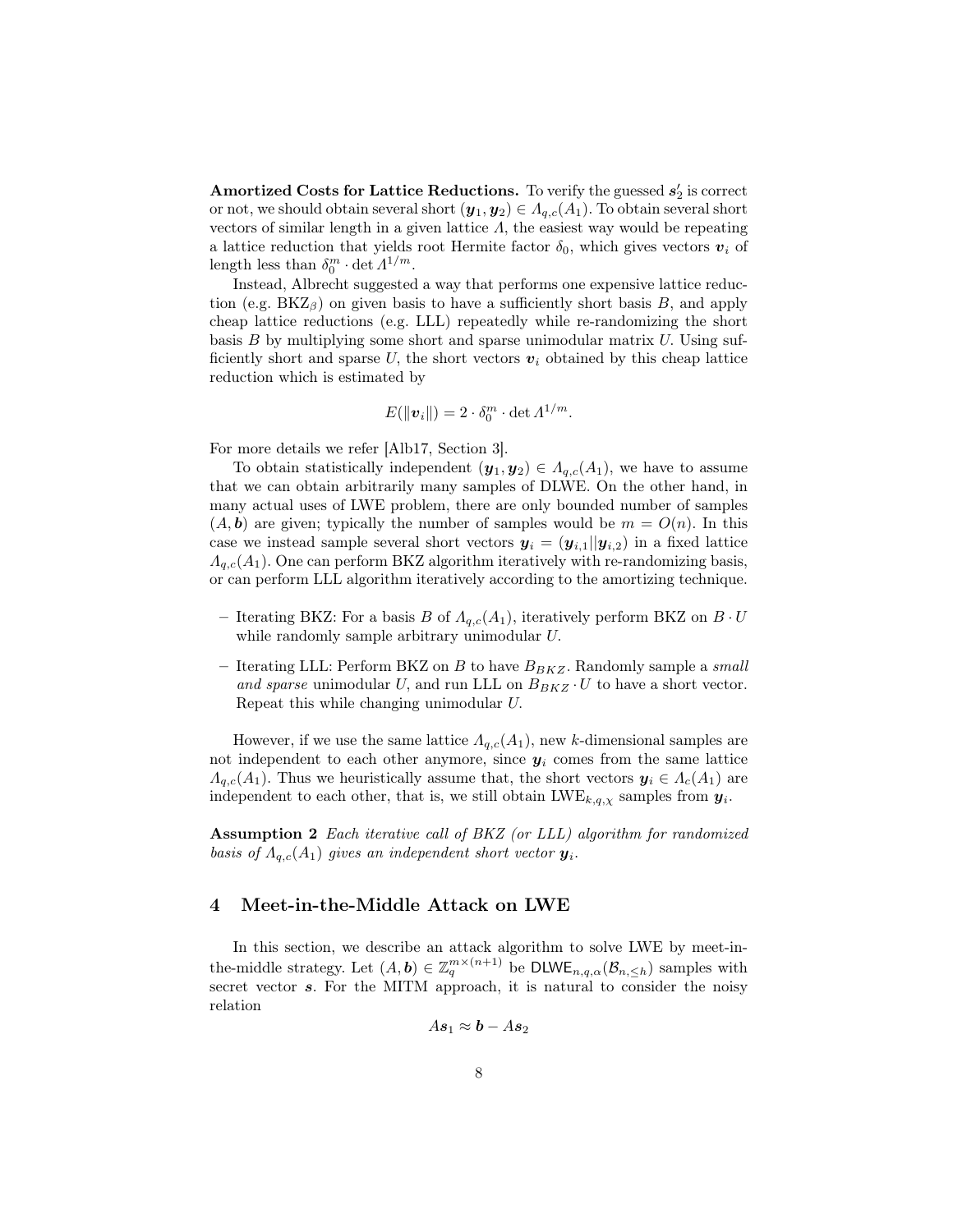for some  $s_1 \in \mathcal{B}_{n, \langle h/2 \rangle}$  and  $s_2 \in \mathcal{B}_{n, \langle h/2 \rangle}$  satisfying  $s = s_1 + s_2$ . We first prepare a table

$$
\mathcal{T} = \{Av_1 \in \mathbb{Z}_q^m : \boldsymbol{v}_1 \in \mathcal{B}_{n, \leq h/2}\}^4.
$$

Then, we exhaustively investigate  $v_2 \in \mathcal{B}_{n, \leq h/2}$ , while checking whether **b** −  $Av_2 \in \mathbb{Z}_q^m$  is close to the set  $\mathcal T$  where such closeness depends on the size of error e. Now, if such case occurs for some  $v_2$ , then we can expect that the vector  $v_2$ is the right half of secret s. Otherwise, we cannot see such case for all possible  $v_2$ , we conclude that the given sample is from the uniform distribution.

In this approach, finding an element in  $\mathcal T$  that is close to  $\mathbf{b} - A\mathbf{v}_2 \in \mathbb{Z}_q^m$ is the main task. A simple exhaustive method that checks every close vector to  $\mathbf{b} - A\mathbf{v}_2 \in \mathbb{Z}_q^m$  surely works, but it costs too much time. We here resolve it by a search algorithm in the presence of noise that uses a locality sensitive hashing-like technique, which is adapted from Odlyzko's MITM attack on NTRU [HGHSW03].

Before explaining our algorithm, we would like to remark that this MITM attack alone does not affect the practical parameter choice of the current schemes, but this attack serves as a main subroutine of our hybrid attack algorithm that will be introduced in Section 5.

Remark. To the best of our knowledge, there has been two papers that mentioned the MITM approach on LWE, but both of them are problematic; Bai and Galbraith [BG14] mentioned that there is a MITM attack on LWE, but they do not give the explicit algorithm, and Albrecht, Player and Scott [APS15] presented a MITM attack on LWE based on lexicographic order sorting, which has a flaw in the analysis. We describe this flaw in Appendix. We note that a very similar algorithm is considered in a different context; for example the inhomogeneous short integer solution problem under the name *approximate merge* algorithm.

#### 4.1 Noisy Collision Search

For a vector  $a \in \mathbb{Z}_q^m$ , we call a vector  $t \in \mathbb{Z}_q^m$  by B-noisy collision of a if  $\|\boldsymbol{a}-\boldsymbol{t}\|_{\infty} \leq B$  for some  $B < q/2$ . Consider a set  $\mathcal{T} \subset \mathbb{Z}_q^m$  and a vector  $\boldsymbol{a} \in \mathbb{Z}_q^m$ . Our purpose is to determine whether there is a  $B$ -noisy collision  $t$  of  $a$  in  $S$ , and if so returns such vector  $t$ . We mainly exploits a simple locality sensitive hashing sgn :  $\mathbb{Z}_q \to \{0,1\}$ , which defined as sgn(x) = 1 for  $x \in [0, q/2)$  and 0 otherwise. For every B-noisy collision  $\mathbf{t} = (t_i)$  of  $\mathbf{a} = (a_i)$ , the sign of *i*-th entries  $\text{sgn}(a_i)$ and  $\text{sgn}(b_i)$  must coincide if  $a_i \in V_B := [-q/2 + B, -B) \cup [B, q/2 - B)$ .

For a vector  $\boldsymbol{a} = (a_i) \in \mathbb{Z}_q^m$ , define an index set  $I_{\boldsymbol{a}} := \{i : a_i \in V_B\},\$ and define a function sgn' :  $\mathbb{Z}_q \to \{0, 1, x\}$  that returns sgn(a) if  $a \in V_B$ , and

<sup>&</sup>lt;sup>3</sup> Another way to use MITM method is to parse A and s into  $[A_l|A_r]$  and  $s = (s_l||s_r)$ for  $n/2$  dimension vectors. In the regards of the overall attack complexity that product of the time and the inverse of probability, the method discussed in the main body is better; The MITM with parsing takes less time and memory but the success probability is far less compared to the MITM in the paper.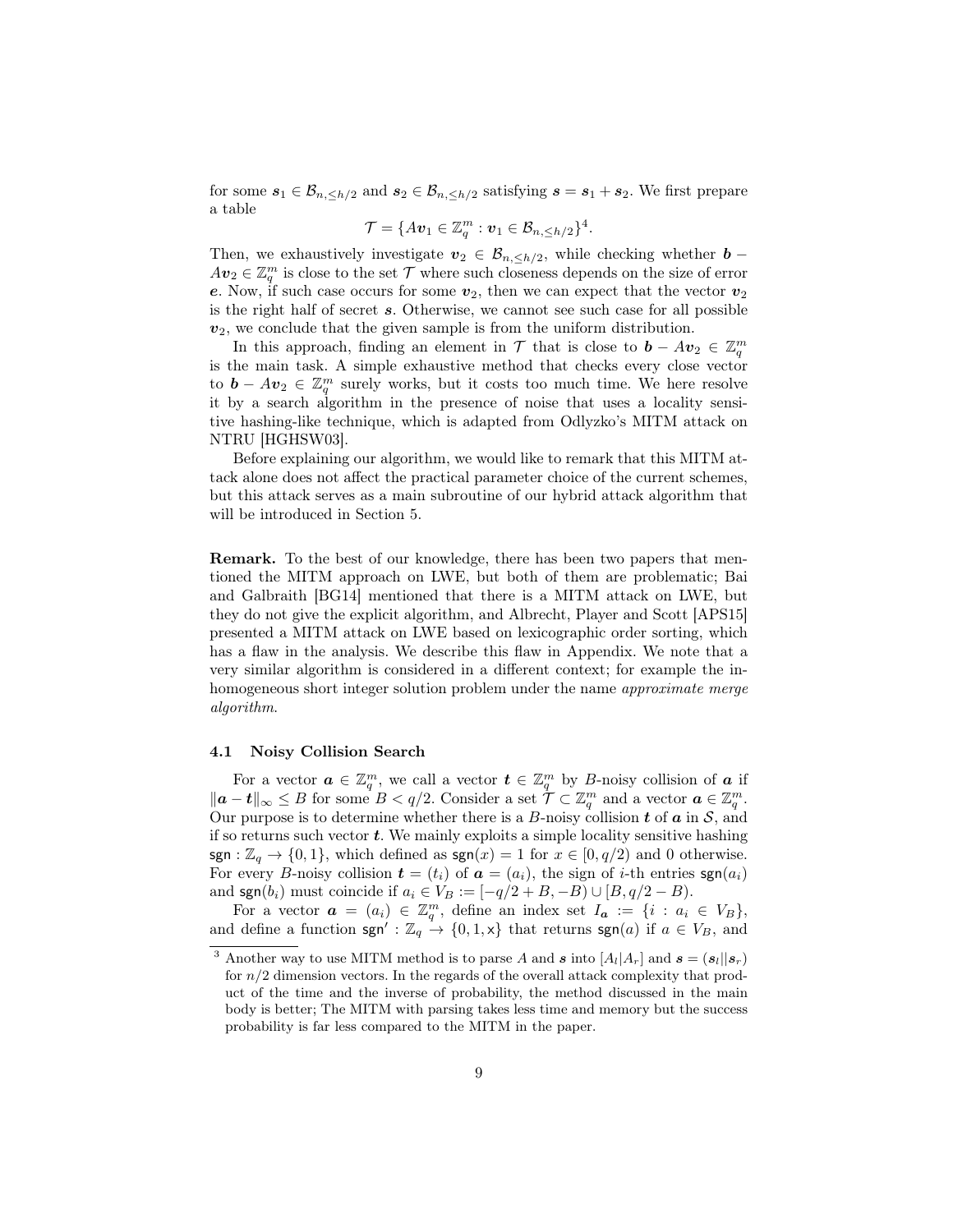otherwise x. Then from the above observation, we have the following fact that becomes a foundation of our algorithm

If 
$$
T
$$
 has a  $B$ -noisy collision of  $a$ , then there is a binary string  $(b_1, \dots, b_m) \in \text{sgn}(\mathcal{T})$  such that  $b_i = \text{sgn}'(a_i)$  for every index  $i$  in  $I_a$ .

Detailed Algorithms. We give two algorithms Preprocess and Search, where the former literally preprocess the set  $\mathcal{T}$ , and the latter investigate whether  $\mathcal{T}$ has a B-noisy collision of input  $a \in \mathbb{Z}_q^m$ .

- Preprocess: On input  $\mathcal{T} \subset \mathbb{Z}_q^m,$
- 1. Initialize an empty hash table  $\mathcal H$  with  $2^m$  (empty) linked lists with indexes in  $\{0,1\}^m$ .
- 2. For each  $t \in \mathcal{T}$ ,

(a) append  $t$  into the linked list indexed  $sgn(t)$ .

- 3. Return nonempty linked lists H.
- Search: On input a hash table  $\mathcal{H}$ , a query  $\boldsymbol{a} \in \mathbb{Z}_q^m$  and distance bound B,
- 1. For each bin  $\in \{0,1\}^m$  obtained from  $\text{sgn}'(a)$  by replacing x by 0 or 1,
	- (a) If  $H$  has a linked list indexed bin, for each  $t$  in the list, i. Check whether  $||a - t||_{\infty} \leq B$ . If so, return t.
- 2. Return ⊥.

Algorithm Analysis. First, the following proposition asserts that our algorithm can find the B-noisy collision, if exists.

**Proposition 4.1 (Correctness)** Let  $\mathcal{T}$  be a nonempty subset of  $\mathbb{Z}_q^m$  and  $\mathcal{H}$ be the output of Preprocess algorithm on input  $T$ . Then Search algorithm with input  $(\mathcal{L}, \mathbf{a}, B)$  returns a vector if and only if there is a B-noisy collision of  $\mathbf{a}$ in H. In particular, every returned vector is a B-noisy collision of  $a$ .

Proof. The second claim is immediate. For the first claim, one direction is clear since the output vector itself is a noisy collision in  $\mathcal T$ . Conversely, suppose that  $\mathcal T$  has a noisy collision t. Since  $\text{sgn}(t)$  would be one of strings obtained from sgn'(a), it outputs t unless it terminates before then with some vector  $t'$ .

To investigate the (time) cost of Algorithms, we presents some lemmas.

**Lemma 4.2** If  $a \stackrel{\$}{\leftarrow} \mathbb{Z}_q^m$ ,  $|I_a|$  follows a binomial distribution  $B(m, 1 - 4B/q)$ .

*Proof.* Since **a** is sampled from  $\mathcal{U}(\mathbb{Z}_q^m)$ , the probability that each component  $a_i$ is not in  $V_B$  is  $4B/q$ . Each component of  $a_i$  is independent, and then we know the number of x in sgn'(a) follows a binomial distribution  $B(m, 4B/q)$ .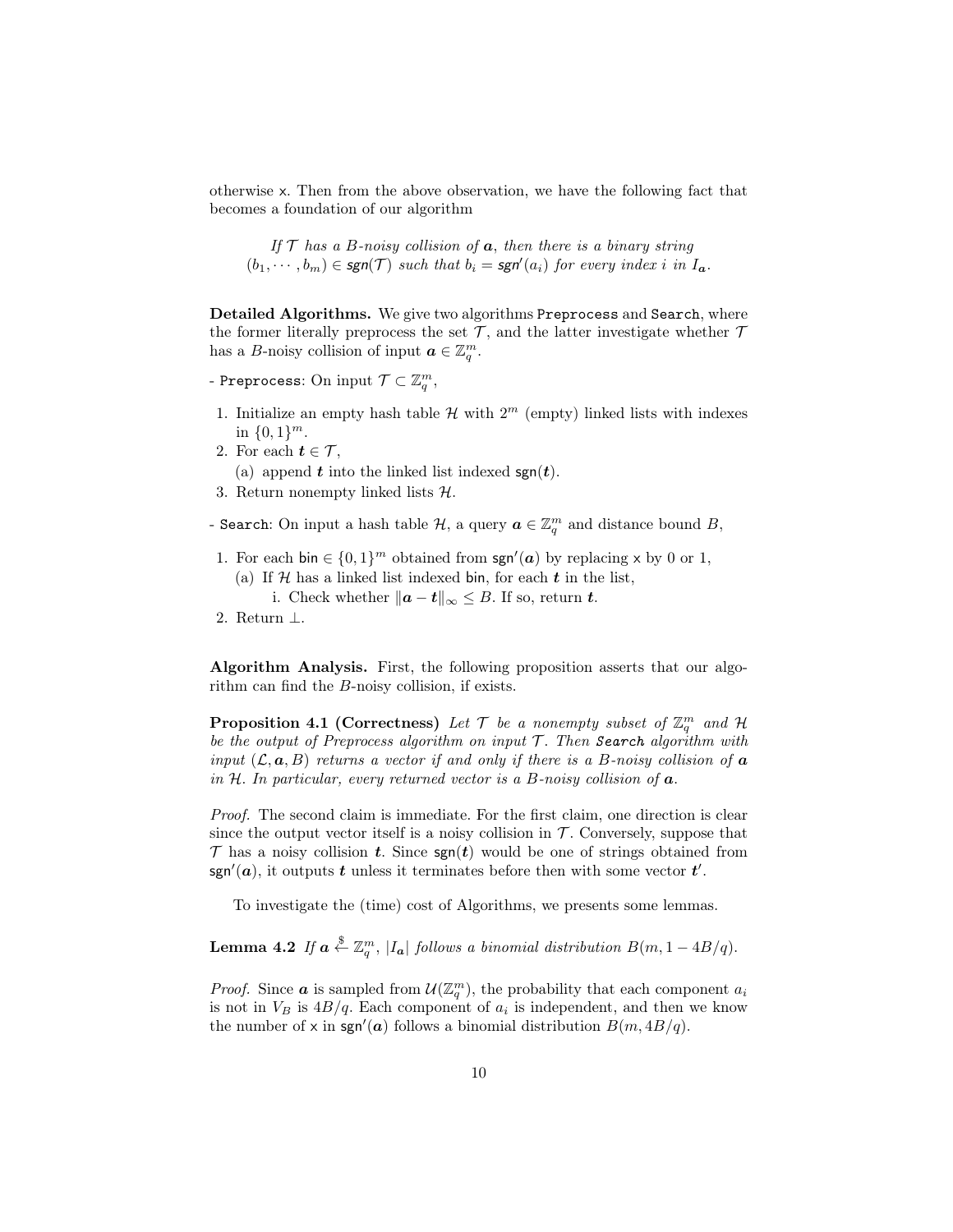**Lemma 4.3** Suppose the elements of the table  $\mathcal T$  come from uniform distribution over  $\mathbb{Z}_q^m$ . For any  $\mathsf{bin} \in \{0,1\}^m$ ,

$$
\Pr\left[L_{\text{bin}} \neq \emptyset\right] \leq \frac{|\mathcal{T}|}{2^m}.
$$

*Proof.* Note that  $L_{\text{bin}} \neq \emptyset$  if and only if  $\text{bin} \in \text{sgn}(\mathcal{T})$ . Since  $\mathcal T$  is uniformly distributed, the probability of bin  $\notin \text{sgn}(T)$  is  $\left(1 - \frac{1}{2^m}\right)^{|\mathcal{T}|} \geq 1 - \frac{|\mathcal{T}|}{2^m}$ , which proves the claim.

Now assuming that the linked list insertion costs  $O(1)$ , the cost of Preprocess is clearly  $O(|\mathcal{T}|).$  The costs of Search consists of  $2^{m-|I_{\bm{a}}|}$  times of hash table lookups, and some computations of  $\|\cdot\|_{\infty}$  norm. We first claim that  $|I_a|$  would be  $m(1 - 4B/q)$  (stated in Lemma 4.2), which implies Search look ups the hash table about  $2^{4m}$ <sup>Ha</sup> times.

Next we claim that by Heuristic 4.4, if m is sufficiently large<sup>5</sup>, the computation of  $\|\cdot\|_{\infty}$  almost never occur for a randomly chosen query  $a \in \mathbb{Z}_q^m$ .

**Heuristic 4.4** Let  $m, q > 0$  be positive integers and  $B \in (0, q/4)$ , and consider  $\mathcal{T} \subset \mathbb{Z}_q^m$  whose element is sampled from uniform distribution. Let H be output of Preprocess on input  $\mathcal T$ . If

$$
m \ge 2\log(|\mathcal{T}|)/(1 - 4B/q),\tag{1}
$$

then for a random vector  $\boldsymbol{a} \leftarrow \mathbb{Z}_q^m$ , the probability that **Search** never computes  $\|\cdot\|_{\infty}$  norm is  $\geq 1 - 1/|\mathcal{T}|$ .

We justify the heuristic as follows: Since  $|I_a| = m(1 - 4B/q)$  for random  $a \in$  $\mathbb{Z}_q^m$  on average by Lemma 4.2, we heuristically assume that Search visits  $2^{4mB/q}$ indexes. Since  $Pr[L_{\text{bin}} \neq \emptyset] \leq \frac{|\mathcal{T}|}{2^m}$  by Lemma 4.3, we bound the probability that Search never visits nonempty linked lists by  $\left(1 - \frac{|\mathcal{T}|}{2^m}\right)^{4mB/q}$ . One can easily check that if such choice of  $m$  yields the claim.

Considering all above, we assess the total time cost in Table 1.

| Preprocess                      | Search <sup>b</sup>       |
|---------------------------------|---------------------------|
| $ T  \cdot m$                   | $\overline{O(2^{4mB/q})}$ |
| (operations on $\mathbb{Z}_q$ ) | (table look-ups)          |

Table 1: Time cost for noisy search

 $5$  Note that, when we use noisy collision search to solve LWE, the parameter  $m$  is the number of samples of given LWE instances so it can be freely chosen by adversary.

<sup>6</sup> Per one query in average.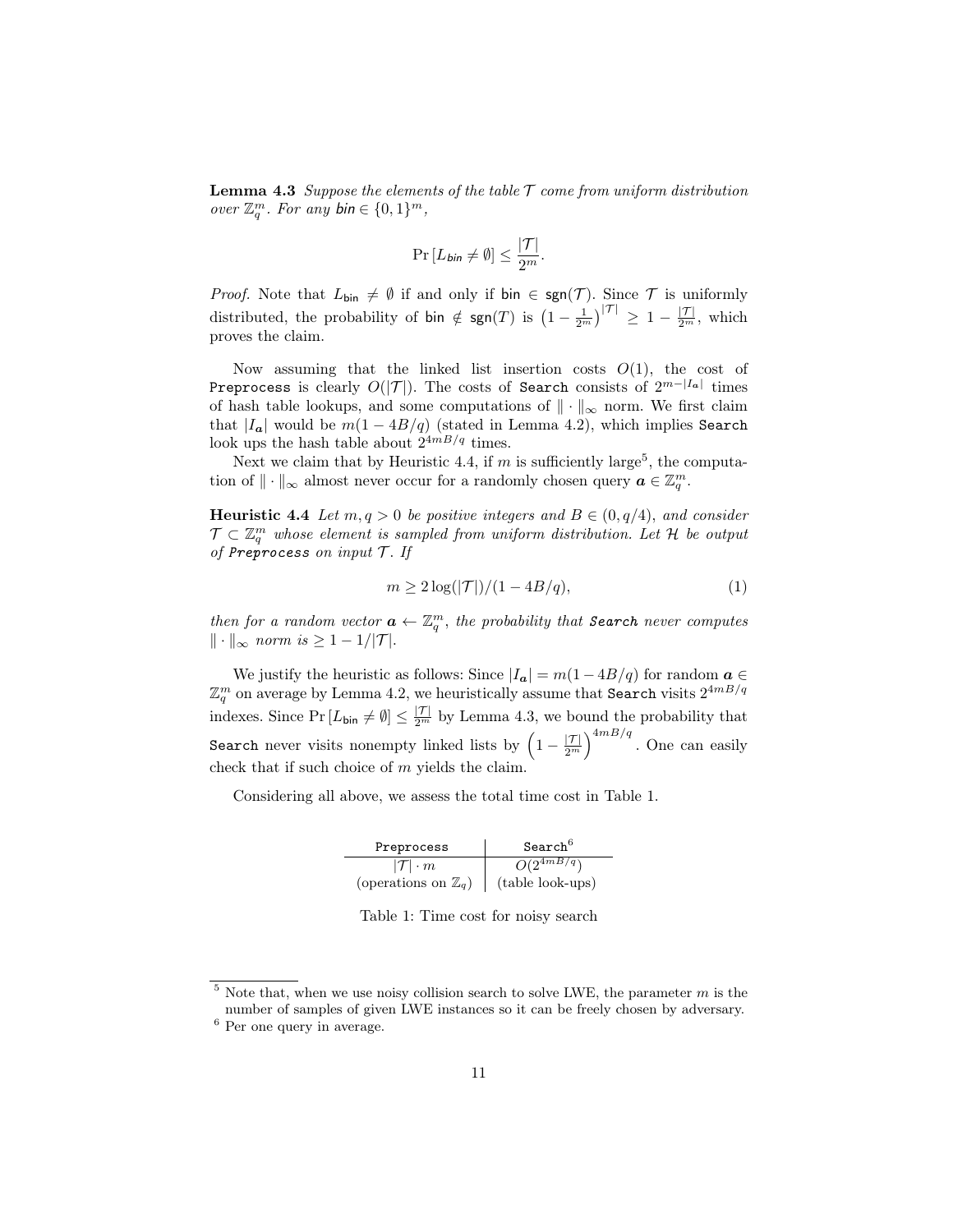### 4.2 Noisy Meet-in-the-middle Attack on LWE

We now present a (noisy) MITM attack for LWE, using noisy collision search. Formal description is given by Algorithm 1. We would like to remark that, since we mainly exploit this algorithm as a subroutine of the main hybrid attack for DLWE, Algorithm 1 is also described for DLWE although it can actually solve the search version of LWE. Here, we define  $\mathcal{B}_{n,h}$  by a set of vectors in  $\{0,\pm 1\}^n_q$ with h number of nonzero entries. Also,  $\mathcal{B}_{n,\leq h}$  denotes  $\cup_{i=0}^h \mathcal{B}_{n,i}$ .

|  | Algorithm 1 Meet-in-the-middle attack for binary sparse LWE problems |  |  |  |  |
|--|----------------------------------------------------------------------|--|--|--|--|
|--|----------------------------------------------------------------------|--|--|--|--|

**Input:** A matrix  $(A, b) \in \mathbb{Z}_q^{m \times (n+1)}$ Hamming weight parameters  $h_1, h_2 > 0$ **Output:** 1 if  $(A, b)$  is from LWE distribution, and 0 otherwise 1: Compute  $\mathcal{T} = \{Av_1 : v_1 \in \mathcal{B}_{n, \leq h_1}\}\$ 2: Run Preprocess on input  $T$  to have a hash table  $H$ . 3: for  $\boldsymbol{v} = \boldsymbol{b} - A\boldsymbol{v}_2 \in \mathbb{Z}_q^m$  for each  $\boldsymbol{v}_2 \in \mathcal{B}_{n,h_2}$  do 4: if Search on input  $(\mathcal{H}, v, B)$  returns a vector, then return 1 5: end for 6: return 0

One can easily check that correctness of Algorithm 1 comes immediately from the correctness of noisy search.

**Proposition 4.5** Let  $h_1, h_2 > 0$  be positive integers,  $\chi$  be a  $(B, \varepsilon)$ -bounded distribution over  $\mathbb{Z}$ , and let  $(A, b) \in \mathbb{Z}_q^{m \times (n+1)}$  be  $\mathcal{A}_{n,q,\chi,s}^{LWE}$  samples where  $s \in \mathcal{B}_{n,\leq h_1+h_2}$ . Then Algorithm 1 returns 1 for input  $(A,\mathbf{b})$  and  $h_1,h_2$  with probability  $\geq (1 - \varepsilon)^m$ .

*Proof.* If input  $(A, b)$  is LWE sample with sparse ternary secret  $s \in \mathcal{B}_{n, \leq h_1+h_2}$ , we exhaustively run the noise search on  $v_1 \in \mathcal{B}_{n,t_1}$  for  $t_1 \leq h_1$  and  $v_2 \in \mathcal{B}_{n,t_2}$ for  $t_2 \leq h_1$ . These search should find  $(s_1, s_2)$  such that  $s = s_1 + s_2$  and in this case the following equations holds:

 $||As_1 - (b - As_2)||_{\infty} = ||As - b||_{\infty} = ||e||_{\infty}$ 

Since Algorithm 1 returns 1 if  $||e||_{\infty} \leq B$  and each coordinate of error e follows  $\chi$ , we conclude the algorithm succeeds with probability  $\geq (1 - \varepsilon)^m$ .

To apply the analyses of noisy collision search, we need the following assumption that says that the vectors in table and queries are randomly distributed over  $\mathbb{Z}_q^m$ .

**Assumption 3** For a fixed matrix  $A \in \mathbb{Z}_q^{m \times n}$ , a distribution of vectors of the form As where  $s \leftarrow \mathcal{B}_{n,\leq h}$  is sufficiently close to the uniform distribution over  $\mathbb{Z}_q^m.$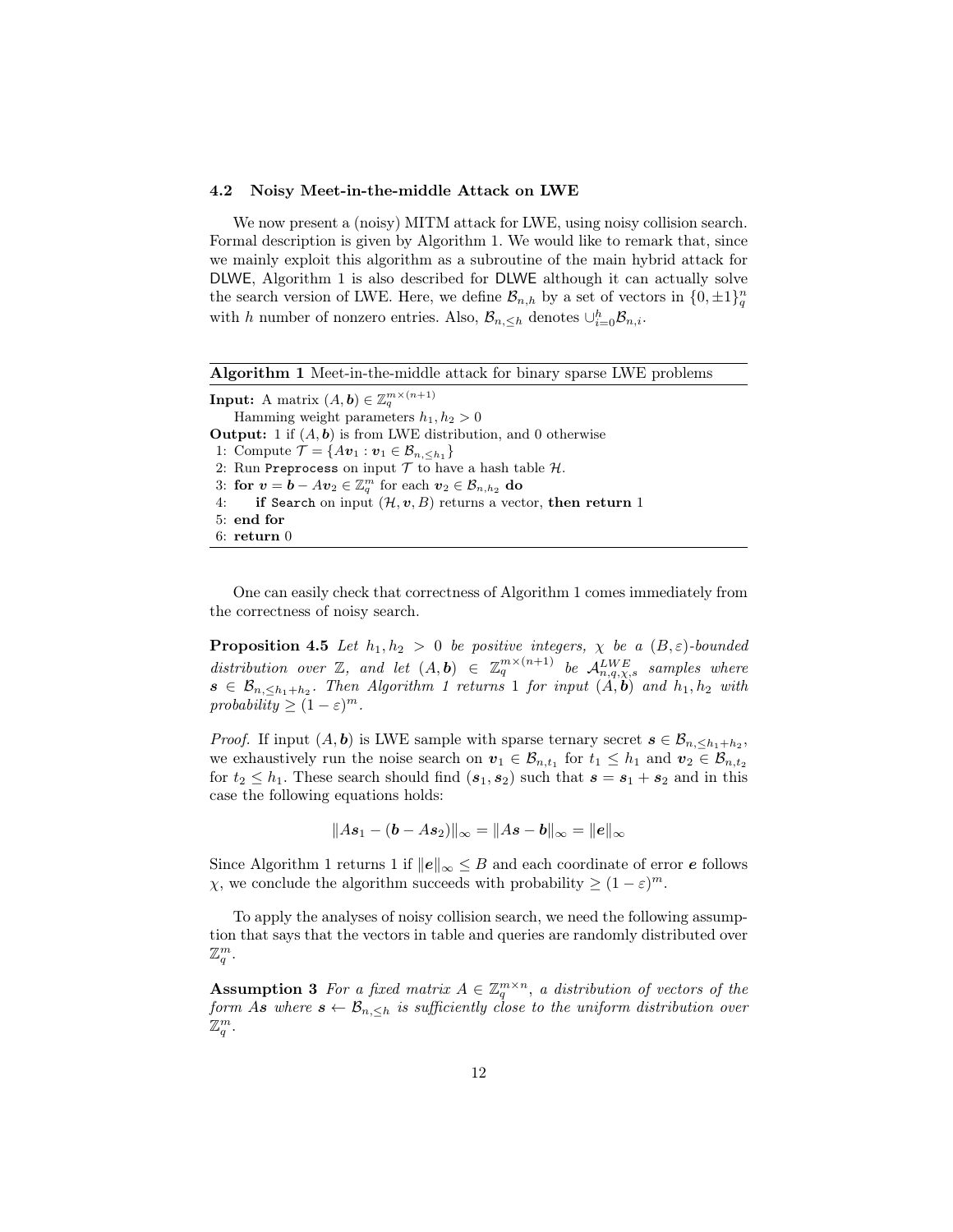Proposition 4.6 Suppose that Assumption 3 holds. Then for a uniformly random matrix  $(A, b) \in \mathbb{Z}_q^{m \times (n+1)}$ , Algorithm 1 returns 0 for input  $(A, b)$  and parameters  $h_1, h_2$  with probability  $\geq 1 - N_{\mathcal{T}} N_q \cdot \left(\frac{2B}{q}\right)^m$ , where  $N_{\mathcal{T}}(n, h_1)$  and  $N_q(n, h_2)$  denotes the number of vectors in table and the number of query.

*Proof.* By Assumption 3, we consider every query  $v = b - Av_2$  as a random sample from  $\mathbb{Z}_q^m$ . Then again from the assumption, the set  $\mathcal T$  is randomly distributed on  $\mathbb{Z}_q^{\vec{m}}$ , and we conclude that the probability that a B-noisy collision of v is in T is less than  $N_{\mathcal{T}}(2B/q)^m$ . Since we try at most  $N_q$  queries, the claim holds.

Clearly, the time complexity of Algorithm 1 is the sum of table construction and Preprocess time  $T_{pre}$ , and total noisy search time  $T_{search}$ . Clearly, the size of table  $N_{\mathcal{T}}$  and the number of query  $N_q$  is given by

$$
N_{\mathcal{T}} = \sum_{i=1}^{h_1} {n \choose i} \cdot 2^i, \quad N_q = \sum_{i=1}^{h_2} {n \choose i} \cdot 2^i \tag{2}
$$

for given  $h_1, h_2$ . Finally, by supposing Assumption 3 holds and the condition for  $m(1)$ , we have the following cost estimation.

- $T_{pre}$  consists of  $N_{\mathcal{T}} \cdot n^2$  operations over  $\mathbb{Z}_q$  on constructing table  $\mathcal{T}$ , and Preprocess also requires  $N_{\mathcal{T}}\cdot m$  operations.
- Since each Search call for each query costs  $2^{4m}$ <sup> $q$ </sup> in average, we have  $T_{search} = O(N_q \cdot 2^{4mB/q}).$

| Memory             | Time                          |                                     |  |  |  |  |
|--------------------|-------------------------------|-------------------------------------|--|--|--|--|
|                    | $T_{pre}$                     | $T_{search}$                        |  |  |  |  |
| $N_{\tau} \cdot m$ | $N_{\mathcal{T}}\cdot(n^2+m)$ | $O(N_q \cdot \overline{2^{4mB/q}})$ |  |  |  |  |
| (bits)             | (operations)                  | (table look-ups)                    |  |  |  |  |

Table 2: Cost for Algorithm 1 with inputs a matrix in  $\mathbb{Z}_q^{m \times (n+1)}$  and  $h_1, h_2$ .

# 5 A New Hybrid Attack for the LWE Problem

In this section, we propose a hybrid attack that combines lattice reduction and the MITM attack. More precisely, we use dual attack as a trade-off method for LWE sample, which increases the error size and reduces dimension and Hamming weight of secret vector. Since MITM attack of the previous section cost heavily depends on the dimension of secret vector but less sensitive to error size, this trade-off largely decreases the MITM attack cost.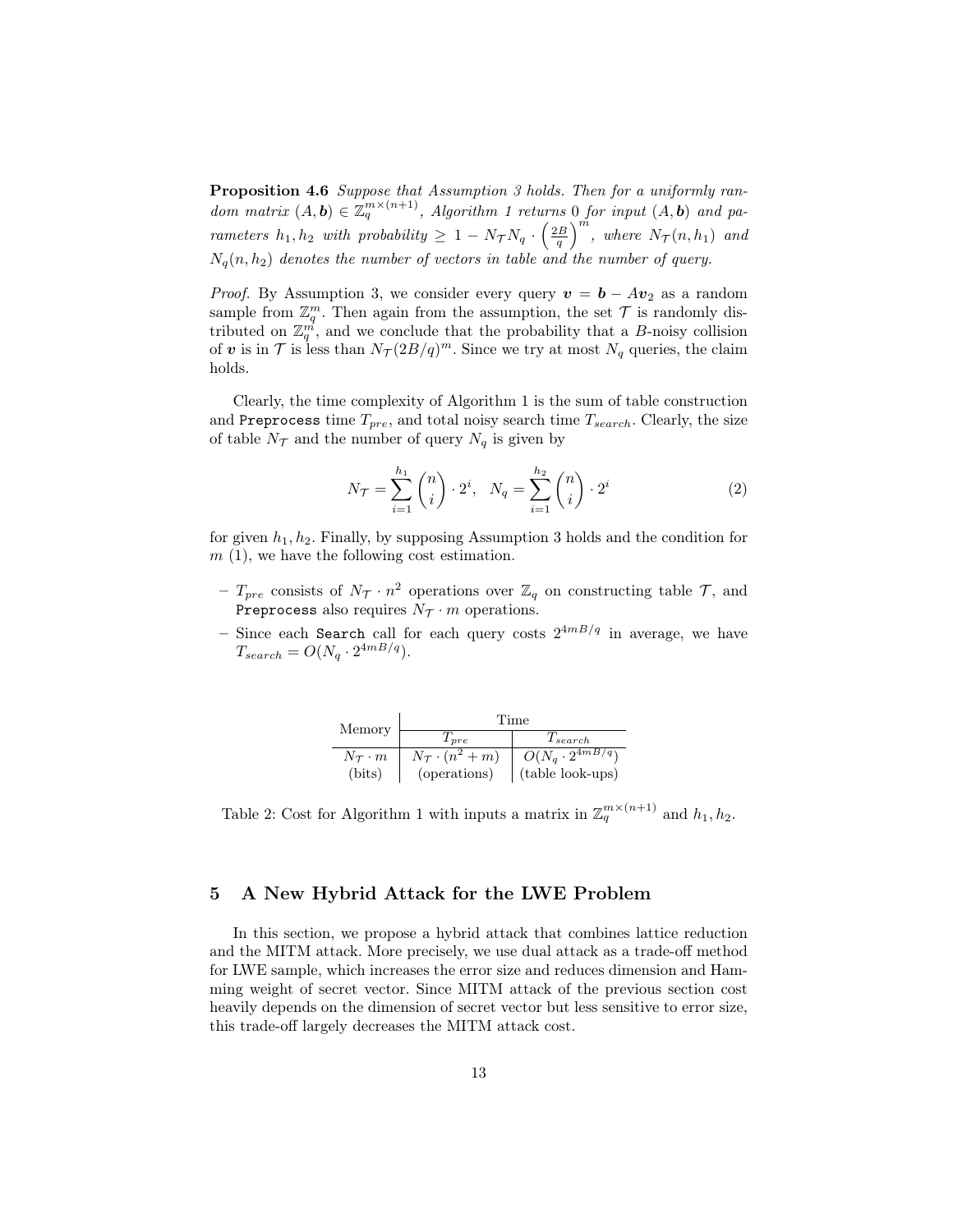#### 5.1 Dimension-error Trade-off of LWE

In this section we interpret Albrecht's dual attack as dimension-error trade-off with detailed analysis. For given LWE samples  $(A, b) \in \mathbb{Z}_q^{m \times (n+1)}$  from  $\mathcal{A}_{n,q,\alpha,s}^{LWE}$ for  $k < n$ , divide A into  $A_1$  and  $A_2$  consisting of the first  $n - k$  columns and the remaining k columns. For any vectors  $(\mathbf{y}_1, \mathbf{y}_2) \in A_{q,c}(A_1)$ , it holds that

$$
\langle \boldsymbol{y}_1, \boldsymbol{b} \rangle = \langle \boldsymbol{y}_1, A_1 \boldsymbol{s}_1 \rangle + \langle \boldsymbol{y}_1, A_2 \boldsymbol{s}_2 \rangle + \langle \boldsymbol{y}_1, \boldsymbol{e} \rangle
$$
  

$$
\equiv_q \boldsymbol{y}_1^t A_2 \boldsymbol{s}_2 + c \cdot \boldsymbol{y}_2^t \boldsymbol{s}_1 + \boldsymbol{y}_1^t \boldsymbol{e}
$$

where  $s_2$  is the last k entries of s. Now, if  $(y_1, y_2)$  is sufficiently short to satisfy  $\langle y_1, e \rangle, \langle y_2, s_1 \rangle \ll q$ , we have a new LWE-like sample

$$
(\mathbf{y_1}^t A_2, \langle \mathbf{y_1}, \mathbf{b} \rangle) = (\mathbf{a}', \langle \mathbf{a}', \mathbf{s_2} \rangle + \mathbf{e}') \in \mathbb{Z}_q^{k+1},
$$

with new secret vector  $s_2$  and error  $e' = c \cdot \langle y_2, s_1 \rangle + \langle y_1, e \rangle$ .

| Algorithm 2 A Dimension-error Trade-off                                                                                                        |
|------------------------------------------------------------------------------------------------------------------------------------------------|
| <b>Input:</b> A matrix $(A, b) \in \mathbb{Z}_q^{m \times (n+1)}$                                                                              |
| Root Hermite factor $\delta_0$                                                                                                                 |
| Dimension trade-off parameter $0 < k < n$                                                                                                      |
| <b>Output:</b> A vector $(a', b') \in \mathbb{Z}_q^{k+1}$ .                                                                                    |
| 1: Parse A into $[A_1  A_2]$ with $A_1 \in \mathbb{Z}_q^{m \times (n-k)}$ and $A_2 \in \mathbb{Z}_q^{m \times k}$                              |
| 2: $y = (y_1  y_2) \leftarrow BKZ_{\delta_0}(A_{a,c}^{\perp}(A_1))$                                                                            |
| 3: return $(\boldsymbol{a}', b') \leftarrow (\boldsymbol{y}_1^t A_2, \langle \boldsymbol{y}, \boldsymbol{b} \rangle) \in \mathbb{Z}_q^{k+1}$ . |

We now have Algorithm 2 for the dimension-error trade-off, while assuming Assumption 1 to justify the choice for  $c$  in Section 3.1. In other words, we choose Example on 1 to justify the choice for c in section 5.1. In other words, we choose<br>  $c = \frac{\alpha q}{\sqrt{2\pi}} \cdot \frac{\|y_1\|}{|\langle y_2, s_1 \rangle|}$  and assume that each entry of y has similar size  $\|y\|/\sqrt{m+n}$ . We formally state that Algorithm 2 can serve a trade-off algorithm on the LWE problem as follows.

Proposition 5.1 Assume that Assumption 1 holds for outputs of BKZ algorithm with root-Hermite factor  $\delta_0$ . Then for given  $\mathcal{A}_{n,q,\alpha,s}^{LWE}$  samples  $(A,\mathbf{b}) \in$  $\mathbb{Z}_q^{m\times n}$ , Algorithm 2 returns one  $\mathcal{A}_{k,q,\chi,s'}^{LWE}$  sample  $(\boldsymbol{a}',b')\in \mathbb{Z}_q^{k+1}$ , where  $s' =$  $(s_{n-k+1}, \dots, s_n)$ . In particular, the error distribution  $\chi$  is  $(B, 2e^{-4\pi})$ -bounded with

$$
B = \left(2 + \frac{1}{\sqrt{2\pi}}\right) \cdot \sqrt{\frac{m}{m+n}} \cdot \alpha q \cdot ||\mathbf{y}|| \tag{3}
$$

Proof. It only remains to show the error bound part. From Lemma 2.1, we know  $\|\langle y_1, e \rangle\| < 2\alpha q \cdot \|y_1\|$  with probability  $\geq 1 - 2e^{-4\pi}$ . Therefore, with probability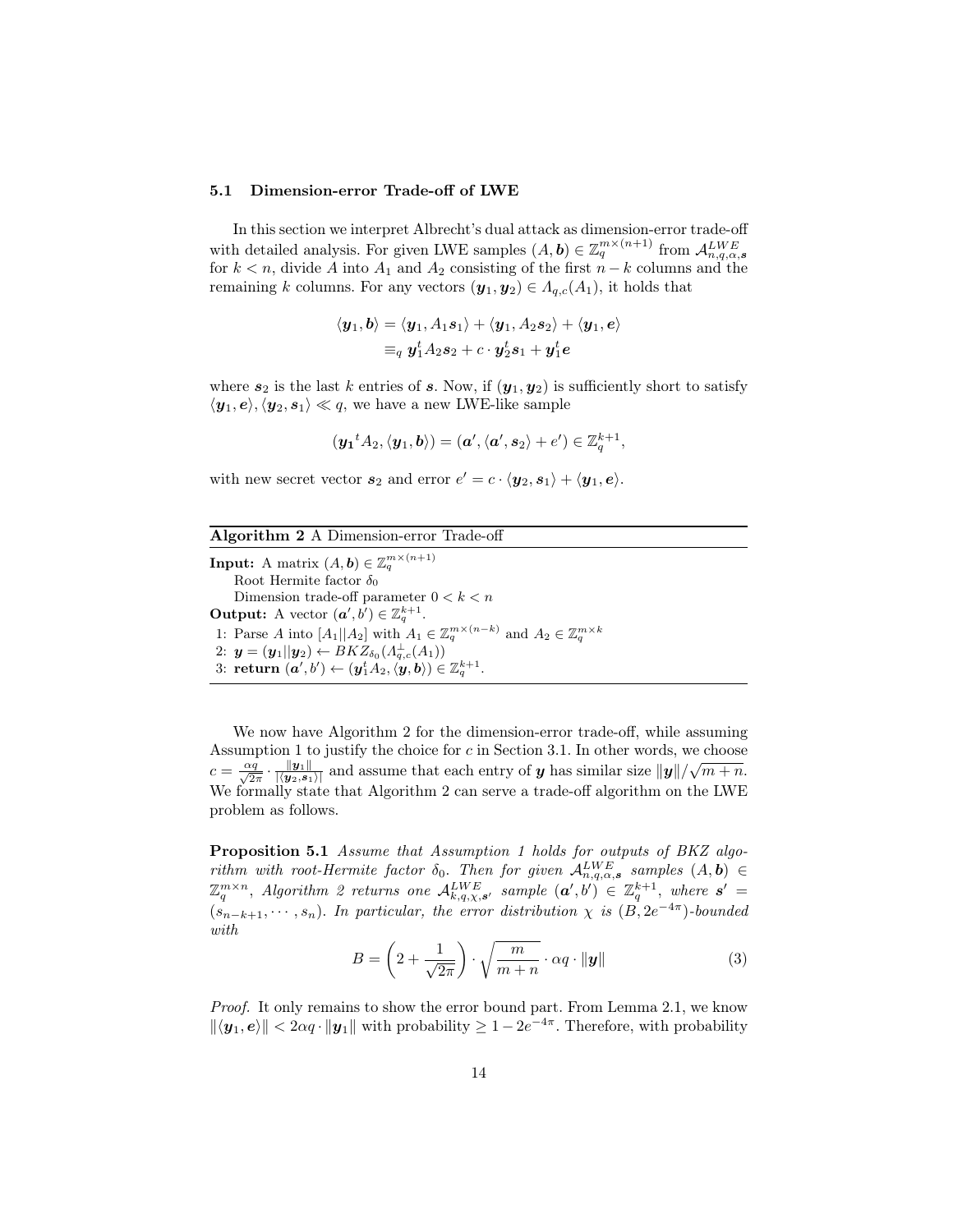$\geq 1-2e^{-4\pi}$ , we have

$$
|e'| \le |\langle \mathbf{y}_1, \mathbf{e} \rangle| + |c \cdot \langle \mathbf{y}_2, \mathbf{s} \rangle|
$$
  
\n
$$
\le 2\alpha q \cdot \|\mathbf{y}_1\| + \frac{\alpha q}{\sqrt{2\pi}} \cdot \|\mathbf{y}_1\|
$$
  
\n
$$
\le (2 + \frac{1}{\sqrt{2\pi}}) \cdot \alpha q \cdot \|\mathbf{y}_1\|.
$$

Since Assumption 1 guarantees  $\|\mathbf{y}_1\| \approx \sqrt{\frac{m}{m+n}} \|\mathbf{y}\|$ , we show (3).

Amortizing and Heuristic for Algorithm 2. We remark that Albrecht's amortizing technique and heuristic assumption described in Section 3 works well for this trade-off. More precisely, the amortizing technique reduces the time cost for multiple run of tradeoff algorithm into, essentially, the time cost of one run of Algorithm 2. On the other hand, we can obtain arbitrary many independent trade-offed LWE samples from the bounded number, e.g.  $m = O(n)$ , of given LWE samples under the heuristic assumption. We employ these techniques in the hybrid attack and estimation as well.

#### 5.2 Our Hybrid Attack

Now we are able to describe our hybrid attack, which is formally written in Algorithm 3. We first explain how to choose parameters m and  $\tau$  optimally from inputs. The concrete formula for each parameters can be found in Appendix 6.

- The number of  $n$ -dim DLWE samples  $m$  is set to minimize the short vectors obtained from  $BKZ_{\delta_0}$ .
- The error bound  $B$  is subsequently obtained from  $m$  by Proposition 5.1.
- The number of k-dim DLWE samples  $\tau$  is chosen according to Heuristic 4.4<sup>7</sup>, in order to ensure that Algorithm 1 runs in time proportional to  $2^{4\tau B/q}$ .

The following theorem shows the results of Algorithm 3 for LWE samples.

**Theorem 5.2** Let  $s \in \mathcal{B}_{n,h}$ . Given sufficiently many  $\mathcal{A}_{n,q,\alpha,s}^{LWE}$  samples, Algorithm 3 returns 1 with probability

$$
p = (1 - 2e^{-4\pi})^m \cdot \sum_{0 \le i \le h_1 + h_2} \binom{n - h}{k - i} \binom{h}{i} / \binom{n}{k}.
$$

*Proof.* Let the secret vector  $s$  be  $s = (s_1||s_2)$  which is seperated as  $y = (y_1||y_2)$ . This means that we run Algorithm 1 by input  $(A', b')$ , which has  $s_2$  as its LWE

<sup>&</sup>lt;sup>7</sup> We note that the parameter  $\tau$  does not critically affect to the performance when we use the amortization technique. Hence we choose  $\tau$  as in heuristical computation.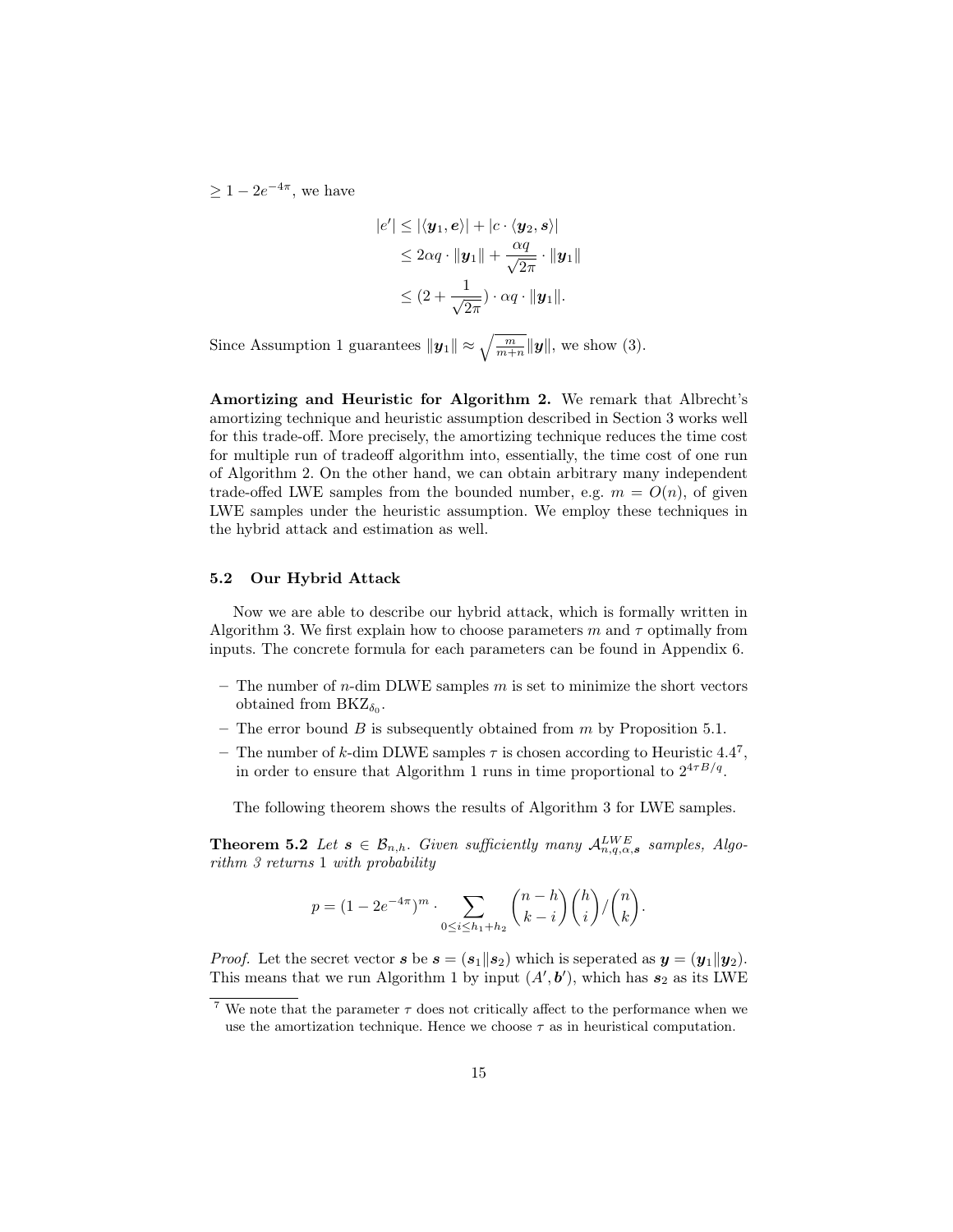Algorithm 3 A new hybrid attack for sparse binary secret LWE Problems

**Input:** (Sufficiently many) DLWE<sub>n,q, $\alpha$ </sub>( $\mathcal{B}_{n,h}$ ) samples  $(a_i, b_i) \in \mathbb{Z}_q^{n+1}$ Root Hermite factor  $\delta_0$ Dimension trade-off parameter  $0 < k < n$ MITM parameter  $0 \leq h_1, h_2 \leq h$ **Output:** 1 if  $(a_i, b_i)$ 's are sampled from LWE distribution, and 0 otherwise. 1: Set  $m, B$  and  $\tau$  as optimal values. // Dimension-error trade-off 2: for  $i$  from 1 to  $\tau$  do 3: Let  $(A, b) \in \mathbb{Z}_q^{m \times (n+1)}$  be  $\text{DLWE}_{n,q,\alpha}(\mathcal{B}_{n,h})$  samples. 4: Run Algorithm 2 on input  $(A, b)$ ,  $\delta_0$ , and k to obtain  $(a'_i, b'_i) \in \mathbb{Z}_q^{k+1}$ . 5: end for 6:  $(A', b') \in \mathbb{Z}_q^{\tau \times (k+1)}$  be a matrix having *i*-th row  $(a'_i, b'_i)$ . // No need to perform MITM if  $s_2 = 0$ 7: if  $||\boldsymbol{b}_i'||_{\infty} \leq B$  then 8: return 1 9: end if // Perform MITM 10: if Algorithm 1 on input  $(A', b'), B, h_1$ , and  $h_2$  outputs 1 then 11: return 1 12: end if 13: return 0

secret. Thus Algorithm 1 returns 1 if and only if  $HW(s_2) \leq h_1 + h_2$ . This probability is

$$
p' = \sum_{0 \le i \le h_1 + h_2} {n - h \choose k - i} {h \choose i} / {n \choose k}.
$$

From the choice of B and Proposition 5.1, we get  $ap = (1 - 2e^{-4\pi})^m \cdot p'$ .

Under the amortizing technique and heuristic assumption, the time cost of the trade-off phase is approximately one lattice reduction, and the condition sufficiently many is removed. Overall, the total time complexity of Algorithm 3 is dominated by the sum of lattice reduction time  $T_{lat}$  and Algorithm 1 time  $T_{pre}+T_{search}$ . Since we take  $\tau$  according to Heuristic 4.4, the table 2 is also applicable to this case, which yields the following time cost table with the amortizing technique.

| Memory                |                               | Time                             |                                         |
|-----------------------|-------------------------------|----------------------------------|-----------------------------------------|
|                       | $I_{lat}$                     | $I_{pre}$                        | $T_{search}$                            |
| $N_{\tau} \cdot \tau$ | $\approx T_{B K Z, \delta_0}$ | $N_{\mathcal{T}}\cdot(k^2+\tau)$ | $O(N_q \cdot 2^{\overline{4\tau B/q}})$ |
| (bits)                |                               | (operations)                     | (table look-ups)                        |

Table 3: Cost for Algorithm 3 with a matrix  $(A, b) \in \mathbb{Z}_q^{\tau \times (n+1)}$  and inputs  $h_1, h_2$ .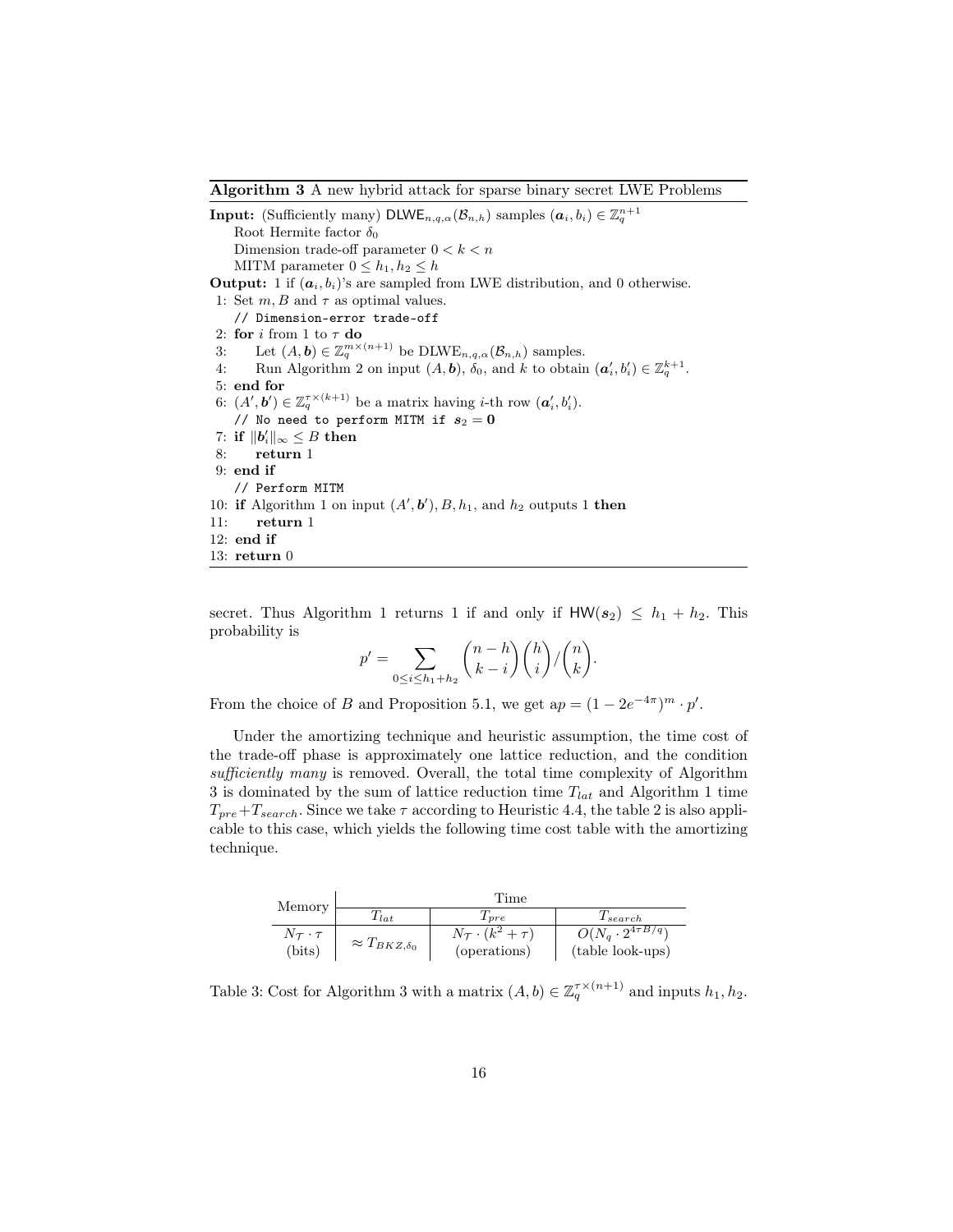### 6 Attack Complexity Estimation

In the previous sections, we analyze the running time  $T$  and success probability p of our attack for given parameters  $k, h_1, h_2$ . In this section, we show estimations of the bit-security<sup>8</sup> of the LWE problem with respect to our attack by

$$
\log T - \log p \tag{4}
$$

for optimized selections of  $k, h_1, h_2$  to minimize the above bit-security of the LWE problem.

We implement an estimator that computes the optimized bit-security of the LWE problem against our hybrid attack<sup>9</sup> by appropriately choosing  $\delta_0, k, h_1, h_2$ . We assume the followings for our complexity estimation.

- The costs of table look-up and linked list insertion are equal to one ring operation in  $\mathbb{Z}_q$  in the estimator.
- The cost of Search algorithm is estimated by  $2^{4m}B/q$ .
- The amortizing technique and heuristic assumption discussed in Section 3 and 5 are also applied.

As an example, we give table 4 that estimates our attack complexity by running estimator code for sparse ternary LWE problems for various n and q while  $\alpha$ and h is fixed by  $8/q$  and 64. We remark that those large scale parameters are actually being used for many applications [CHK<sup>+</sup>18, JKLS18, CCS19], but not all of them use sparse secret. The 'best' row comes from LWE-estimator version 2019-2-14 with BKZ.sieve model [APS15].

Our attack shows better performance than the current best attack (Albrecht's dual attack) for modulus  $q \geq 2^{40}$ , however it is reversed for smaller modulus. In this regard, we note that Albrecht's dual attack that can be regarded as a special case of our attack with  $h_1 = 0$ , and hence, if we investigate all possible parameter range in our code, our algorithm must outperform Albrecht's dual attack. However it takes too much time to check all possible parameter ranges, and we instead investigate plausible range of parameters; our code only explores the parameter regime that  $h_1, h_2 \geq h/2$ , and this may not capture the real optimal point. Meanwhile, the estimations for small modulus  $q$  size implies the exhaustive search is better than the MITM approach for that parameter, which seems weird at first glance. However this enough make sense because our MITM algorithm runtime exponentially grows with  $B/q$ , where B is the error size. Then, to have small  $B/q$  after the dimension-error trade-off, we may have to find shorter vectors in the lattice reduction stage than Albrecht's dual attack. Particularly for small modulus  $q$ , the additional cost for finding such shorter

<sup>8</sup> Although there is no formal definition for bit-security, (4) is one of generally accepted methods. Indeed, the widely used LWE attack complexity estimator LWE-estimator [APS15] also compute the bit-security according to (4).

 $9$  Code can be found at github.com/swanhong/HybridLWEAttack. Besides bit-security estimation, we also confirm that our attack actually works by implementing it, whose code can also be found in the same page.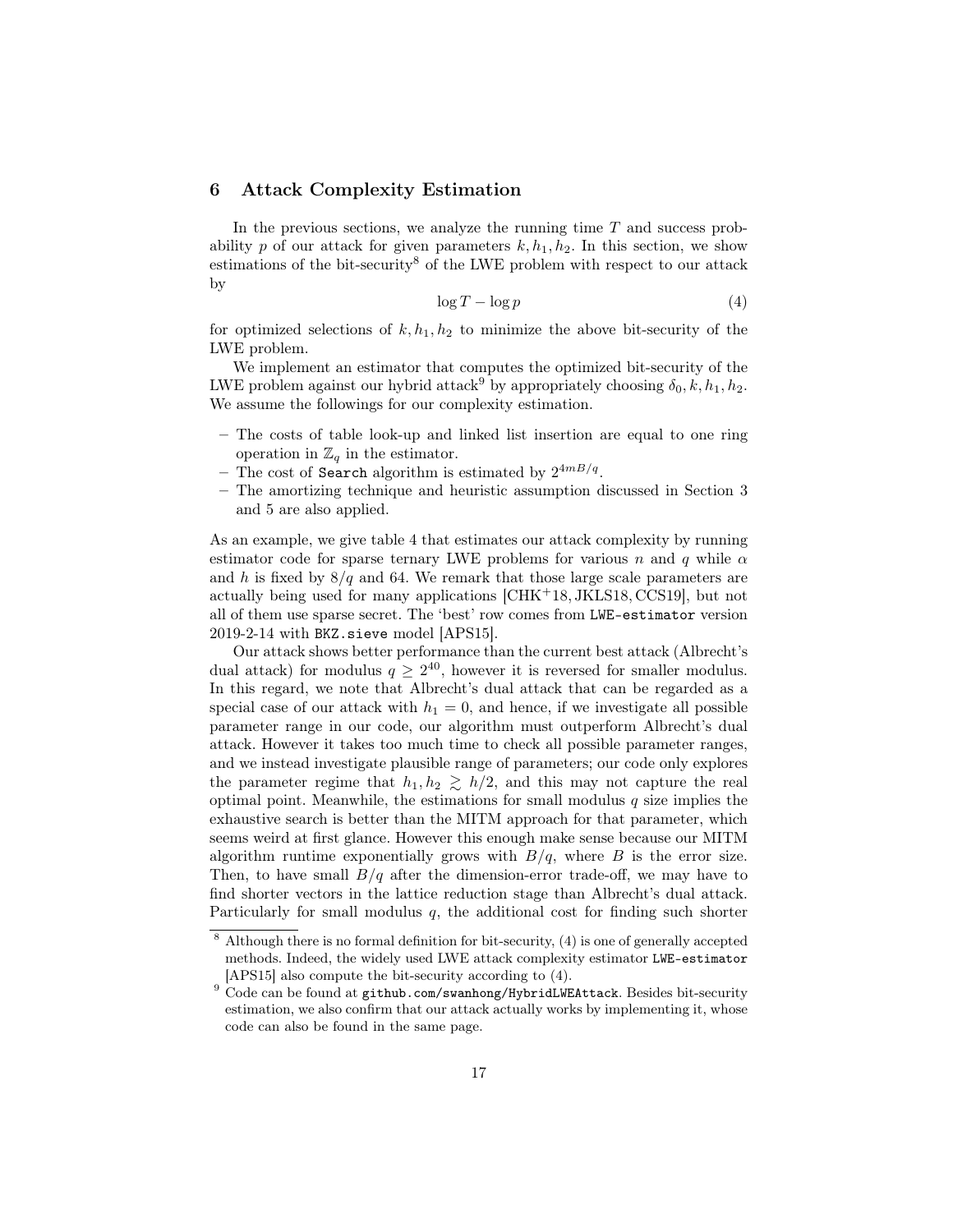vector offsets the benefit of MITM approach, and finally the results in table 4 occurs.

| $\boldsymbol{n}$    | 1024  |       | 2048  |       | 4096  |       | 8192  |       | 16384 | 32768 |       |
|---------------------|-------|-------|-------|-------|-------|-------|-------|-------|-------|-------|-------|
| $\log q$            | 25    | 38    | 45    | 67    | 82    | 125   | 158   | 250   | 350   | 505   | 628   |
| Best Attack [Alb17] | 116.7 | 135.6 | 127.7 | 164.2 | 129.5 | 175.5 | 128.6 | 152.0 | 128.3 | 145.4 | 127.2 |
| Ours                | 130.7 | 135.2 | 118.8 | 131.7 | 113.7 | 128.4 | 113.9 | 125.7 | 104.6 | 128.5 | 112.5 |
| Our Mem             | 74    | 76.3  | 74.6  | 74.4  | 73.3  | 71.8  | 78.8  | 77.5  | 75.6  | 71.2  | 70.5  |

Table 4: Cost table with memory capacity bound  $2^{80}$ 

Our attack claims that fully homomorphic encryption implementations that uses the sparse ternary LWE problem with large modulus  $q$  should change the parameter selection. In particular, HElib [HS13] and HEAAN [Kim18] use the sparse ternary secret basically. SEAL [LP16] uses the (non-sparse) ternary secret key but the paper [CH18] that supports bootstrapping for SEAL also uses the sparse ternary secret vector. On the other hand, for the Post-Quantum Cryptography Standardization held by NIST, our attack cannot make any impact on those schemes since they use too small parameter size, although there are some LWE-based schemes using sparse secret.

### References

| [ADPS16] | Erdem Alkim, Léo Ducas, Thomas Pöppelmann, and Peter Schwabe. Post-       |
|----------|---------------------------------------------------------------------------|
|          | quantum key exchange—a new hope. In <i>Proc. of USENIX Security '16</i> , |
|          | pages 327–343. USENIX Association, 2016.                                  |

- [Alb17] Martin R Albrecht. On dual lattice attacks against small-secret LWE and parameter choices in helib and SEAL. In Proc. of EUROCRYPT '17, pages 103–129. Springer, 2017.
- [APS15] Martin R Albrecht, Rachel Player, and Sam Scott. On the concrete hardness of learning with errors. Journal of Mathematical Cryptology, 9(3):169–203, 2015.
- [Bab86] László Babai. On lovász'lattice reduction and the nearest lattice point problem. Combinatorica, 6(1):1–13, 1986.
- [Ban95] Wojciech Banaszczyk. Inequalities for convex bodies and polar reciprocal lattices inr n. Discrete & Computational Geometry, 13(2):217–231, 1995.
- [BCD<sup>+</sup>16] Joppe Bos, Craig Costello, Léo Ducas, Ilya Mironov, Michael Naehrig, Valeria Nikolaenko, Ananth Raghunathan, and Douglas Stebila. Frodo: Take off the ring! practical, quantum-secure key exchange from lwe. In Proc. of ACM CCS '16, pages 1006-1018. ACM, 2016.
- [BDGL16] Anja Becker, Léo Ducas, Nicolas Gama, and Thijs Laarhoven. New directions in nearest neighbor searching with applications to lattice sieving. In Proc. of SODA '16, pages 10–24, 2016.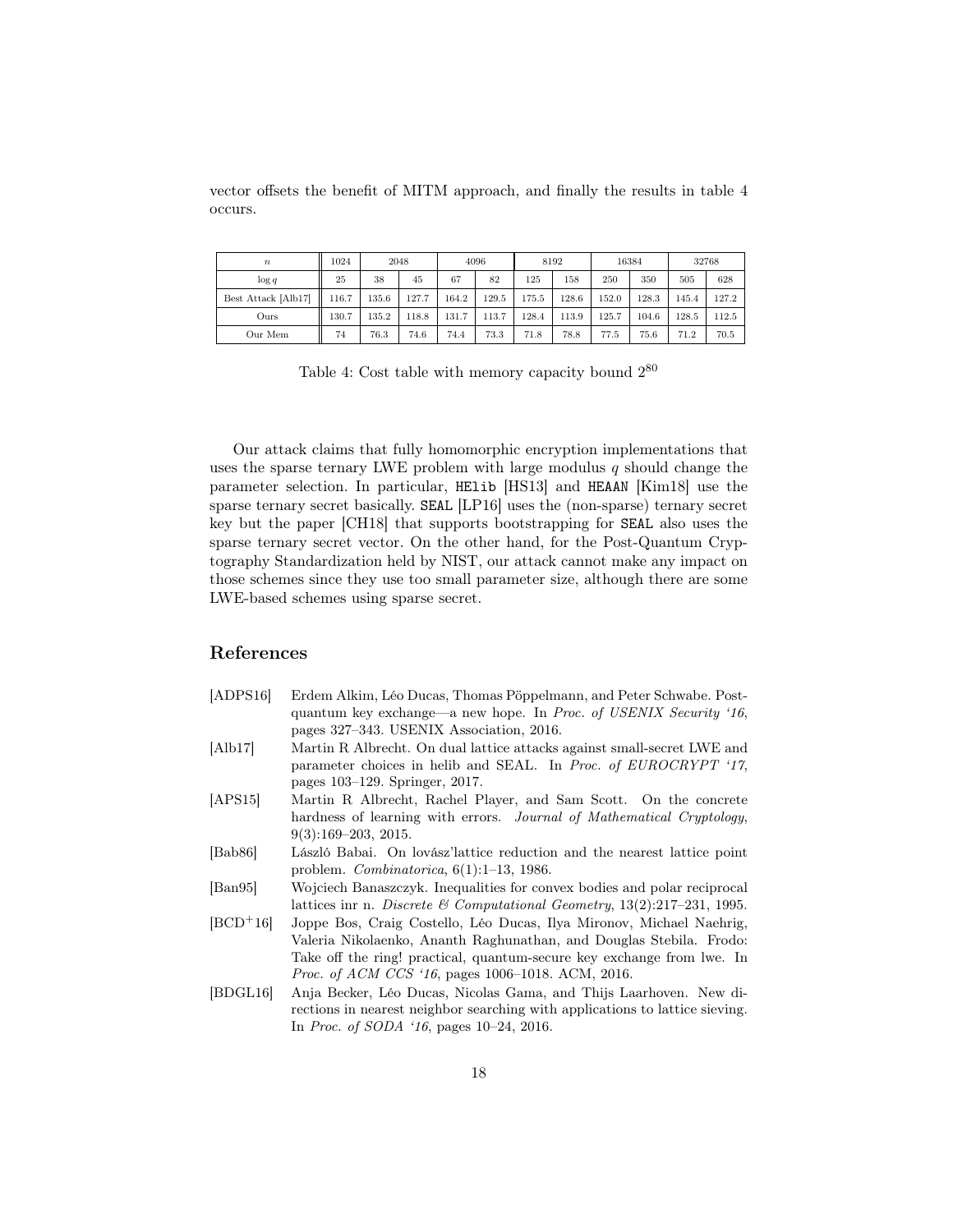- [BG14] Shi Bai and Steven D Galbraith. Lattice decoding attacks on binary lwe. In Australasian Conference on Information Security and Privacy, pages 322–337. Springer, 2014.
- [BGPW16] Johannes Buchmann, Florian Göpfert, Rachel Player, and Thomas Wunderer. On the hardness of lwe with binary error: revisiting the hybrid lattice-reduction and meet-in-the-middle attack. In International Conference on Cryptology in Africa, pages 24–43. Springer, 2016.
- [BLP<sup>+</sup>13] Zvika Brakerski, Adeline Langlois, Chris Peikert, Oded Regev, and Damien Stehlé. Classical hardness of learning with errors. In Proc. of STOC '13, pages 575–584. ACM, 2013.
- [BV14] Zvika Brakerski and Vinod Vaikuntanathan. Efficient fully homomorphic encryption from (standard) lwe. SIAM Journal on Computing, 43(2):831– 871, 2014.
- [BVG12] Zvika Brakerski, Vinod Vaikuntanathan, and Craig Gentry. Fully homomorphic encryption without bootstrapping. In Proc. of ITCS'12. Citeseer, 2012.
- [CCS19] Hao Chen, Ilaria Chillotti, and Yongsoo Song. Improved bootstrapping for approximate homomorphic encryption. In Annual International Conference on the Theory and Applications of Cryptographic Techniques, pages 34–54. Springer, 2019.
- [CGGI16] Ilaria Chillotti, Nicolas Gama, Mariya Georgieva, and Malika Izabachene. Faster fully homomorphic encryption: Bootstrapping in less than 0.1 seconds. In International Conference on the Theory and Application of Cryptology and Information Security, pages 3–33. Springer, 2016.
- [CH18] Hao Chen and Kyoohyung Han. Homomorphic lower digits removal and improved fhe bootstrapping. In Annual International Conference on the Theory and Applications of Cryptographic Techniques, pages 315–337. Springer, 2018.
- [Che13] Yuanmi Chen. Réduction de réseau et sécurité concrete du chiffrement completement homomorphe. PhD thesis, Paris 7, 2013.
- [CHK<sup>+</sup>18] Jung Hee Cheon, Kyoohyung Han, Andrey Kim, Miran Kim, and Yongsoo Song. Bootstrapping for approximate homomorphic encryption. In Annual International Conference on the Theory and Applications of Cryptographic Techniques, pages 360–384. Springer, 2018.
- [CKKS17] Jung Hee Cheon, Andrey Kim, Miran Kim, and Yongsoo Song. Homomorphic encryption for arithmetic of approximate numbers. In Proc. of ASIACRPYT'17, pages 409–437. Springer, 2017.
- [CKLS18] Jung Hee Cheon, Duhyeong Kim, Joohee Lee, and Yongsoo Song. Lizard: Cut off the tail! a practical post-quantum public-key encryption from lwe and lwr. In International Conference on Security and Cryptography for Networks, pages 160–177. Springer, 2018.
- [CN11] Yuanmi Chen and Phong Q Nguyen. Bkz 2.0: Better lattice security estimates. In International Conference on the Theory and Application of Cryptology and Information Security, pages 1–20. Springer, 2011.
- [DM15] Léo Ducas and Daniele Micciancio. Fhew: bootstrapping homomorphic encryption in less than a second. In Annual International Conference on the Theory and Applications of Cryptographic Techniques, pages 617–640. Springer, 2015.
- [FV12] Junfeng Fan and Frederik Vercauteren. Somewhat practical fully homomorphic encryption. IACR Cryptology ePrint Archive, 2012:144, 2012.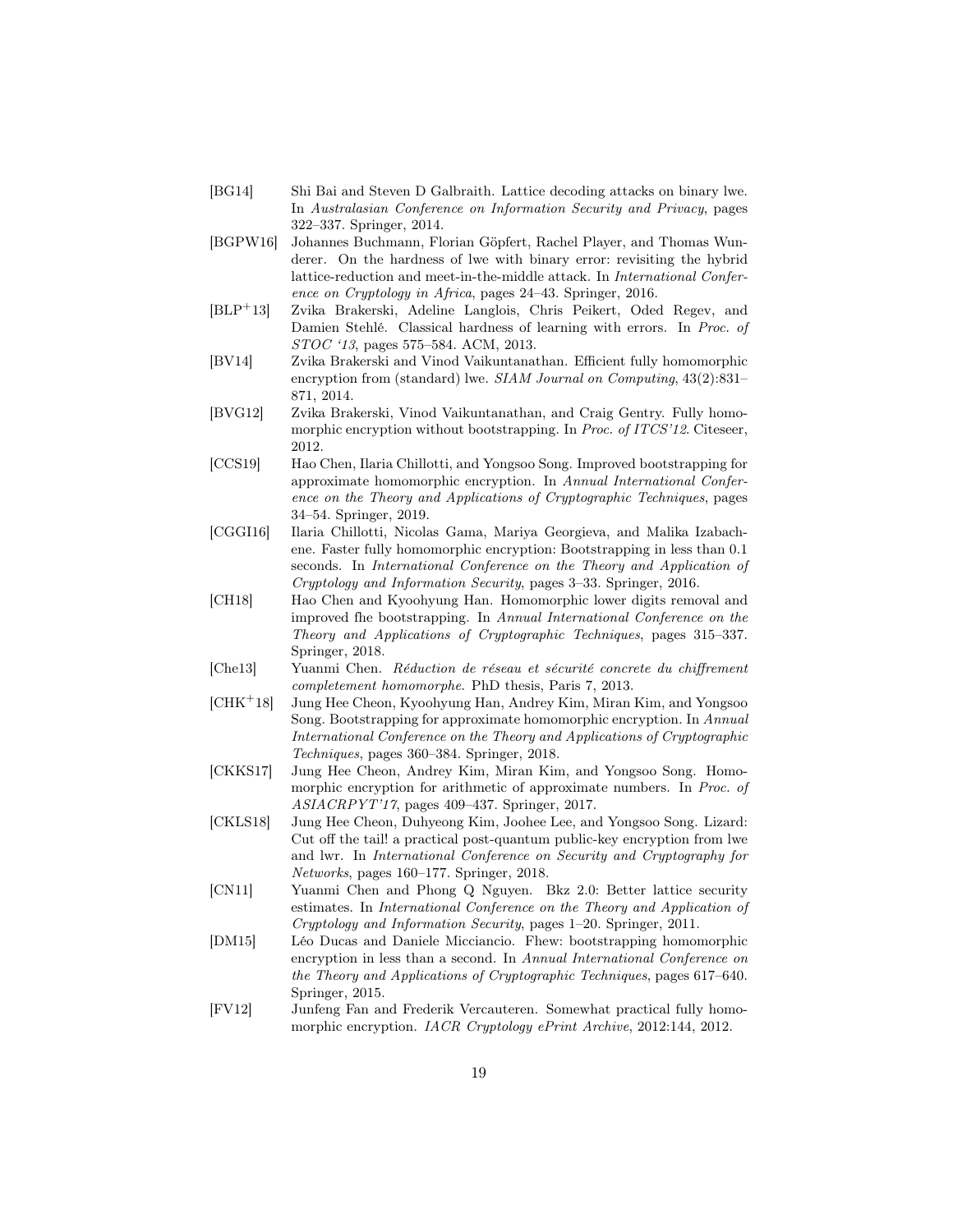- [GSW13] Craig Gentry, Amit Sahai, and Brent Waters. Homomorphic encryption from learning with errors: Conceptually-simpler, asymptotically-faster, attribute-based. In Proc. of CRYPTO'13, pages 75–92. Springer, 2013.
- [HG07] Nick Howgrave-Graham. A hybrid lattice-reduction and meet-in-themiddle attack against ntru. Proc. of CRYPTO '07, pages 150–169, 2007.
- [HGHSW03] Nick Howgrave-Graham, Joseph H. Silverman, and William Whyte. A meet-in-the-middle attack on an ntru private key, 07 2003.
- [HS13] Shai Halevi and Victor Shoup. Design and implementation of a homomorphic-encryption library. IBM Research (Manuscript), 6:12-15, 2013.
- [HS14] Shai Halevi and Victor Shoup. Algorithms in helib. In Proc. of CRYPTO '14. Springer Verlag, 2014.
- [HS15] Shai Halevi and Victor Shoup. Bootstrapping for helib. In Annual International conference on the theory and applications of cryptographic techniques, pages 641–670. Springer, 2015.
- [JKLS18] Xiaoqian Jiang, Miran Kim, Kristin Lauter, and Yongsoo Song. Secure outsourced matrix computation and application to neural networks. In Proceedings of the 2018 ACM SIGSAC Conference on Computer and Communications Security, pages 1209–1222. ACM, 2018.
- [Kim18] Andrey Kim. HEAAN. https://github.com/kimandrik/HEAAN, 2018.
- [LP11] Richard Lindner and Chris Peikert. Better key sizes (and attacks) for lwebased encryption. In Proc. of CT-RSA' 11, volume 65–58, pages 319–339. Springer, 2011.
- [LP16] Kim Laine and Rachel Player. Simple encrypted arithmetic library-seal (v2. 0). Technical report, Technical report, September, 2016.
- [Pei09] Chris Peikert. Public-key cryptosystems from the worst-case shortest vector problem. In Proceedings of the forty-first annual ACM symposium on Theory of computing, pages 333–342. ACM, 2009.
- [Reg05] Oded Regev. On lattices, learning with errors, random linear codes, and cryptography. In Proc. of STOC '05, pages 84–93. ACM, 2005.
- [Wun16] Thomas Wunderer. Revisiting the hybrid attack: Improved analysis and refined security estimates. Cryptology ePrint Archive, Report 2016/733, 2016. https://eprint.iacr.org/2016/733.

# A Flaw of Meet-in-the-middle Attack in [APS15] on LWE

Albrecht, Player and Scott [APS15] consider a meet-in-the-middle (MITM) attack on LWE based on lexicographic order sorting, but it has a significant flaw in the analysis. We discuss the flaw in this section.

The purpose of the MITM attack in [APS15] is to find  $(s_1|s_2) = s$  for  $s_1, s_2 \in \mathbb{Z}_q^{n/2}$ . The attack proceeds as follows:

- for given DLWE sample  $(A, b) \in \mathbb{Z}_q^{m \times (n+1)}$  with secret vector s, parse A into  $(A_1, A_2)$  for  $A_1 \in \mathbb{Z}_q^{m \times n/2}$  and  $A_2 \in \mathbb{Z}_q^{m \times n/2}$ , and store  $A_1 \mathbf{t}_1$  for every possible left candidate  $t_1 \in \mathbb{Z}_q^{n/2}$  in lexicographic order.
- − for each right candidate  $t_2 \in \mathbb{Z}_q^{n/2}$ , insert  $\boldsymbol{b} A_2 \boldsymbol{t}_2$  in the list by binary search and then check that two adjacent vectors  $A_1t_1$  satisfy whether  $(t_1|t_2) = s$ .